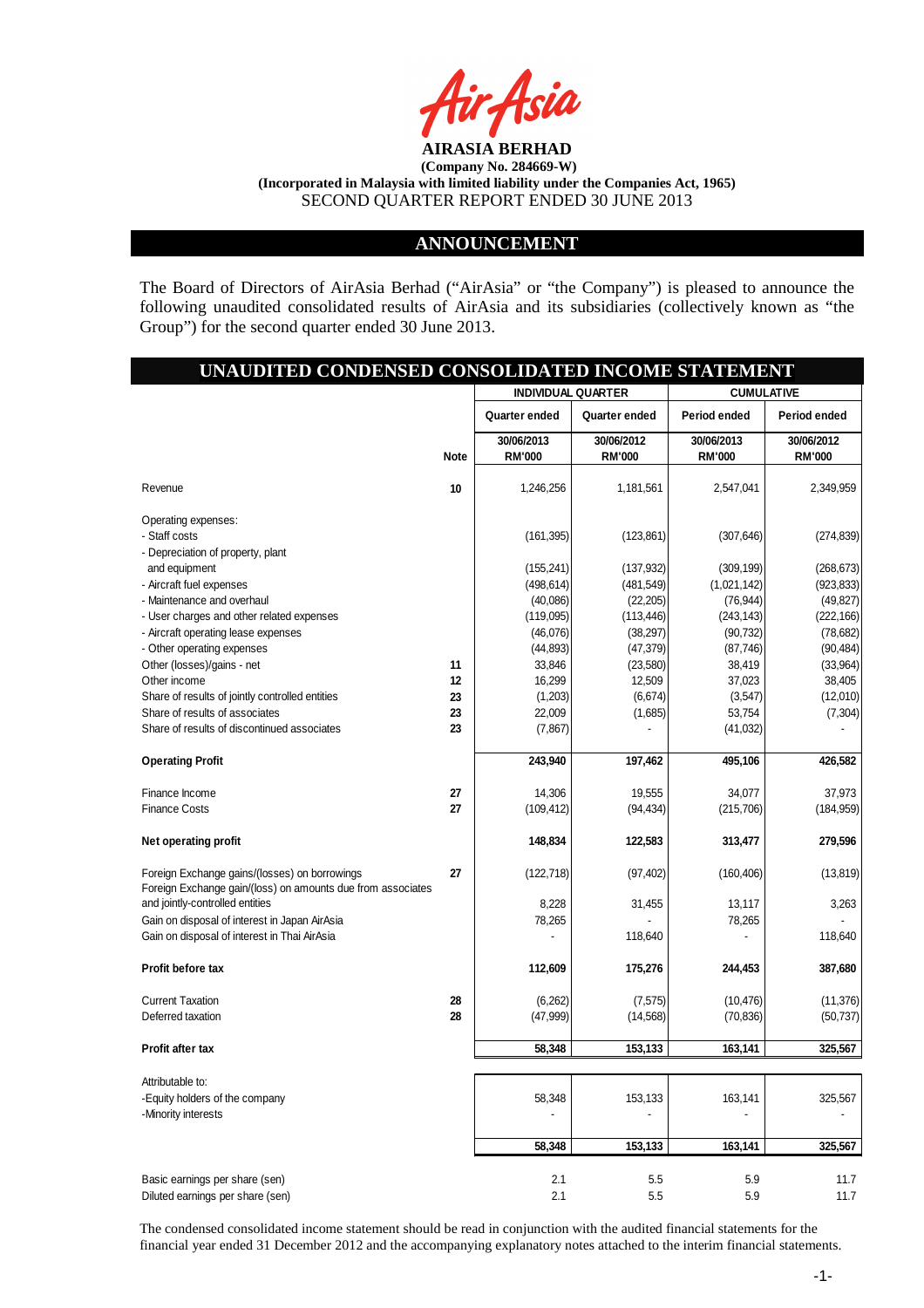Asia

# **UNAUDITED CONDENSED CONSOLIDATED STATEMENT OF COMPREHENSIVE INCOME**

|                                                                   |             | <b>INDIVIDUAL QUARTER</b>   |                             | <b>CUMULATIVE</b>           |                             |
|-------------------------------------------------------------------|-------------|-----------------------------|-----------------------------|-----------------------------|-----------------------------|
|                                                                   |             | Quarter ended               | Quarter ended               | Period ended                | Period ended                |
|                                                                   | <b>Note</b> | 30/06/2013<br><b>RM'000</b> | 30/06/2012<br><b>RM'000</b> | 30/06/2013<br><b>RM'000</b> | 30/06/2012<br><b>RM'000</b> |
| Profit for the period                                             |             | 58,348                      | 153,133                     | 163,141                     | 325,567                     |
| Other comprehensive income<br>Available-for-sale financial assets |             |                             |                             |                             |                             |
| Cash flow hedges                                                  | 13          | 54,754<br>3,946             | (146,067)                   | 194,702<br>46,690           | (27, 339)                   |
| Foreign currency translation differences                          |             |                             |                             |                             |                             |
| Total comprehensive income                                        |             |                             |                             |                             |                             |
| for the period                                                    |             | 117,048                     | 7,066                       | 404,533                     | 298,228                     |
| Total comprehensive income attributable to:                       |             |                             |                             |                             |                             |
| Equity holders of the company<br>Minority Interest                |             | 117,048                     | 7,066                       | 404,533                     | 298,228                     |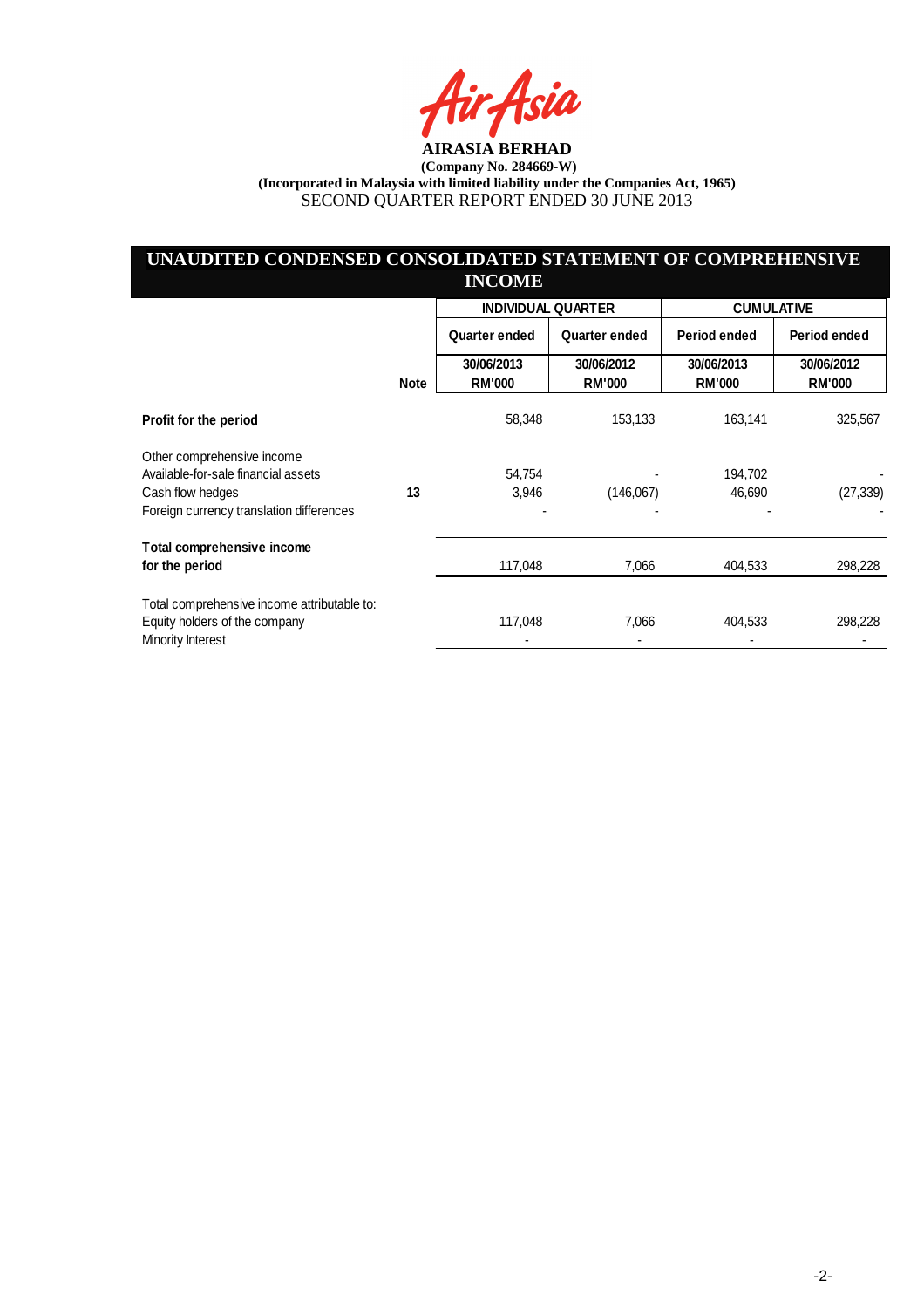fir<sub>t</sub>fsia

| UNAUDITED CONDENSED CONSOLIDATED CASH FLOW STATEMENTS                                                                                                                                                                                                                                                                                                                                                                                                   |                                                                                                      |                                                                                          |
|---------------------------------------------------------------------------------------------------------------------------------------------------------------------------------------------------------------------------------------------------------------------------------------------------------------------------------------------------------------------------------------------------------------------------------------------------------|------------------------------------------------------------------------------------------------------|------------------------------------------------------------------------------------------|
|                                                                                                                                                                                                                                                                                                                                                                                                                                                         | <b>PERIOD ENDED</b>                                                                                  | <b>YEAR ENDED</b>                                                                        |
|                                                                                                                                                                                                                                                                                                                                                                                                                                                         | 30/06/2013<br><b>RM'000</b>                                                                          | 31/12/2012<br><b>RM'000</b>                                                              |
| <b>CASH FLOWS FROM OPERATING ACTIVITIES</b>                                                                                                                                                                                                                                                                                                                                                                                                             |                                                                                                      |                                                                                          |
| Profit before taxation                                                                                                                                                                                                                                                                                                                                                                                                                                  | 244,453                                                                                              | 962,556                                                                                  |
| Adjustments:<br>Property, plant and equipment<br>- Depreciation<br>- Gain on disposal<br>- Gain on disposal and fair value of interest in Thai AirAsia<br>- Gain on fair value of interest in AirAsia Japan<br>Dividend payable<br>Fair value (gains)/losses on derivative financial intruments<br>Share of results of jointly-controlled entities<br>Share of results of associates<br>Net unrealised foreign exchange (gain)/loss<br>Interest expense | 309,199<br>(12)<br>(78, 265)<br>(166, 831)<br>(135, 529)<br>3,547<br>(12, 722)<br>236,110<br>106,294 | 567,176<br>(9,328)<br>(118, 639)<br>95,308<br>2,899<br>(1, 329)<br>(205, 524)<br>378,808 |
| Interest income                                                                                                                                                                                                                                                                                                                                                                                                                                         | (19, 771)                                                                                            | (79, 391)                                                                                |
| <b>Changes in working capital</b><br>Inventories<br>Receivables and prepayments<br>Trade and other payables<br>Intercompany balances<br><b>Cash generated from operations</b>                                                                                                                                                                                                                                                                           | 486,473<br>(638)<br>218,057<br>(13,265)<br>(126, 128)<br>564,499                                     | 1,592,536<br>(3,995)<br>(268, 116)<br>315,856<br>28,948<br>1,665,229                     |
| Interest paid<br>Interest received<br>Tax paid<br>Net cash from operating activities                                                                                                                                                                                                                                                                                                                                                                    | (106, 294)<br>19,771<br>(4, 458)<br>473,518                                                          | (378, 808)<br>79,391<br>(10, 856)<br>1,354,956                                           |
| <b>CASH FLOWS FROM INVESTING ACTIVITIES</b><br>Property, plant and equipment<br>- Additions<br>- Proceeds from disposal<br>Investment in an associate<br>Purchase of available-for-sale financial asset<br>Deposit on aircraft purchase                                                                                                                                                                                                                 | (678, 934)<br>4,084<br>37,233<br>(63, 194)                                                           | (1,772,597)<br>15,170<br>(16, 608)<br>(32, 756)<br>(128, 740)                            |
| Net cash used in investing activities                                                                                                                                                                                                                                                                                                                                                                                                                   | (700, 811)                                                                                           | (1,935,531)                                                                              |
| <b>CASH FLOWS FROM FINANCING FACILITIES</b><br>Proceeds from allotment of shares<br>Proceeds from borrowings<br>Dividend paid<br>Repayment of borrowings<br>Deposits pledged as securities<br>Net cash from / (used in) financing activities                                                                                                                                                                                                            | 810<br>937,334<br>(500, 383)<br>(789, 855)<br>(640)<br>(352, 734)                                    | 1,967<br>1,533,298<br>(138, 957)<br>(662, 376)<br>(1,094)<br>732,838                     |
| <b>NET INCREASE FOR THE</b><br><b>FINANCIAL PERIOD/YEAR</b><br><b>CASH AND CASH EQUIVALENTS AT BEGINNING</b><br>OF THE FINANCIAL PERIOD<br><b>CURRENCY TRANSLATION</b>                                                                                                                                                                                                                                                                                  | (580, 027)<br>2,219,243                                                                              | 152,263<br>2,092,616                                                                     |
| <b>DIFFERENCES</b>                                                                                                                                                                                                                                                                                                                                                                                                                                      |                                                                                                      | (25, 636)                                                                                |
| CASH AND CASH EQUIVALENTS AT END OF<br><b>FINANCIAL PERIOD*</b>                                                                                                                                                                                                                                                                                                                                                                                         | 1,639,216                                                                                            | 2,219,243                                                                                |

\* The balance at end of financial period excludes fixed deposits of RM14.13 million (31/12/12: RM13.49 million) pledged with licensed banks as securities for banking facilities granted to the Company

Net Cash Flow (580,027) 126,627

This Condensed Consolidated Cash Flow Statement should be read in conjunction with the Annual Financial Statements for the financial year ended 31 December 2012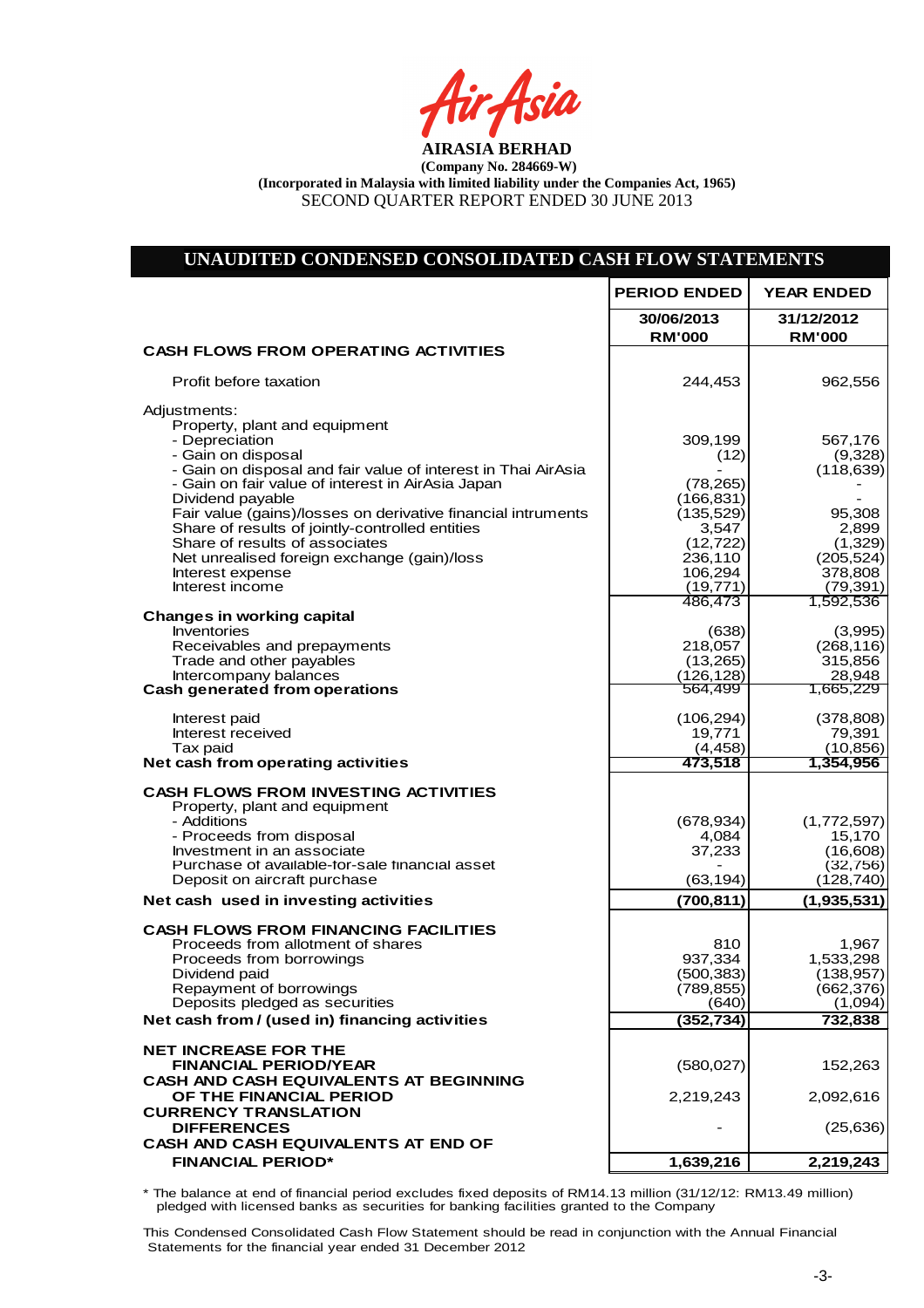Air Asia

# **UNAUDITED CONDENSED CONSOLIDATED STATEMENT OF FINANCIAL POSITION**

|                                                                       |                         | <b>AS AT</b>                | <b>AS AT</b>                |
|-----------------------------------------------------------------------|-------------------------|-----------------------------|-----------------------------|
|                                                                       |                         |                             |                             |
|                                                                       |                         | 30/06/2013<br><b>RM'000</b> | 31/12/2012<br><b>RM'000</b> |
|                                                                       | <b>Note</b>             |                             |                             |
| <b>NON CURRENT ASSETS</b>                                             |                         |                             |                             |
| Property, plant and equipment                                         | 15<br>23                | 10,151,693                  | 9,786,030<br>162,844        |
| Investment in associates<br>Investment in a jointly controlled entity | 23                      | 216,598<br>117,208          | 120,755                     |
| <b>AFS Financial Assets</b>                                           |                         | 503,494                     | 308,792                     |
| Goodwill                                                              |                         | 7,334                       | 7,334                       |
| Deferred tax assets                                                   |                         | 290,560                     | 361,396                     |
| Receivables and prepayments                                           |                         |                             | 28,141                      |
| Deposit on aircraft purchase                                          |                         | 548,120                     | 483,795                     |
| Amounts due from an associate                                         |                         | 472,878                     | 449,578                     |
| <b>Derivative Financial Instruments</b>                               | 33                      | 55,562                      | 37,673                      |
|                                                                       |                         | 12,363,447                  | 11,746,338                  |
| <b>CURRENT ASSETS</b>                                                 |                         |                             |                             |
| Inventories                                                           |                         | 24,363                      | 23,725                      |
| Receivables and prepayments                                           |                         | 1,172,435                   | 1,357,094                   |
| Amounts due from a jointly controlled entity                          |                         | 7,992                       | 10,765                      |
| Amount due from associates                                            |                         | 414,096                     | 331,407                     |
| Amount due from a related party                                       |                         | 21,971                      | 1,282                       |
| Deposits, bank and cash balances                                      |                         | 1,653,344                   | 2,232,731                   |
| Derivative Financial Instruments                                      | 33                      | 134                         |                             |
|                                                                       |                         | 3,294,335                   | 3,957,004                   |
| <b>CURRENT LIABILITIES</b>                                            |                         |                             |                             |
| Trade and other payables                                              |                         | 1,233,320                   | 1,295,065                   |
| Sales in advance                                                      |                         | 588,738                     | 546,150                     |
| <b>Derivative Financial Instruments</b>                               | 33                      | 19,534                      | 35,419                      |
| Amount due to associate                                               |                         |                             | 29,032                      |
| Amount due to a related party                                         |                         | 36,905<br>844,289           | 12,639<br>1,126,154         |
| <b>Borrowings</b><br><b>Current tax liabilities</b>                   | 32                      | 6,179                       | 5,122                       |
|                                                                       |                         | 2,728,965                   | 3,049,581                   |
| <b>NET CURRENT ASSETS</b>                                             |                         | 565,370                     | 907,423                     |
|                                                                       |                         |                             |                             |
| <b>NON CURRENT LIABILITIES</b>                                        |                         |                             |                             |
| <b>Borrowings</b>                                                     | 32                      | 7,968,423                   | 7,283,185                   |
| Derivative Financial Instruments                                      | 33                      | 361,897                     | 510,208                     |
|                                                                       |                         |                             |                             |
|                                                                       |                         | 8,330,320                   | 7,793,393                   |
|                                                                       |                         |                             |                             |
|                                                                       |                         | 4,598,497                   | 4,860,368                   |
| <b>CAPITAL AND RESERVES</b>                                           |                         |                             |                             |
| Share capital                                                         | $\overline{\mathbf{z}}$ | 278,066                     | 277,991                     |
| <b>Share Premium</b>                                                  |                         | 1,228,670                   | 1,227,935                   |
| Foreign exchange reserve                                              |                         | 451                         | 451                         |
| Retained earnings                                                     |                         | 2,727,507                   | 3,231,580                   |
| <b>Other Reserves</b>                                                 |                         | 363,803                     | 122,411                     |
| Shareholders' funds                                                   |                         | 4.598.497                   | 4,860,368                   |
| Net assets per share attributable to ordinary                         |                         |                             |                             |
| equity holders of the Company (RM)                                    |                         | 1.65                        | 1.75                        |

The condensed consolidated statement of financial position should be read in conjunction with the audited financial statements for the financial year ended 31 December 2012 and the accompanying explanatory notes attached to the interim financial statements.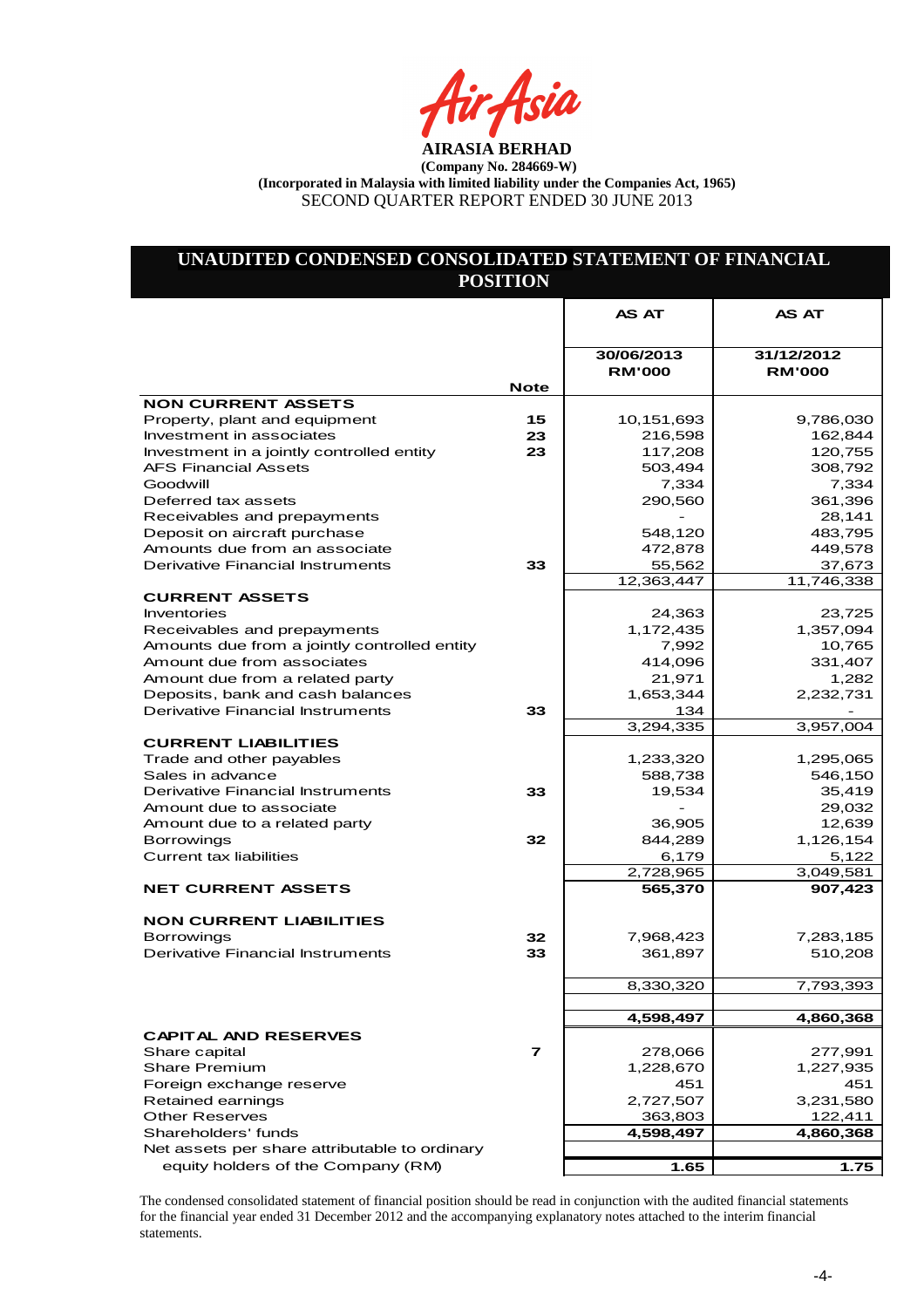fsia

|                                                                                                    |                                   | UNAUDITED CONDENSED CONSOLIDATED STATEMENT OF CHANGES IN EQUITY |                                          |                                                         |                                                               |                                                |                                              |                        |                                              |                                                |
|----------------------------------------------------------------------------------------------------|-----------------------------------|-----------------------------------------------------------------|------------------------------------------|---------------------------------------------------------|---------------------------------------------------------------|------------------------------------------------|----------------------------------------------|------------------------|----------------------------------------------|------------------------------------------------|
|                                                                                                    |                                   |                                                                 |                                          | Attributable to Equity Holders of the Company           |                                                               |                                                |                                              |                        |                                              |                                                |
|                                                                                                    | ordinary shares                   | <b>Issued and fully paid</b><br>of RM0.10 each                  |                                          |                                                         |                                                               |                                                |                                              |                        |                                              |                                                |
|                                                                                                    | <b>Number</b><br>of shares<br>000 | Nominal<br>Value<br><b>RM'000</b>                               | <b>Share</b><br>Premium<br><b>RM'000</b> | Foreign<br>Exchange<br><b>Reserves</b><br><b>RM'000</b> | <b>Cash Flow</b><br>Hedge<br><b>Reserves</b><br><b>RM'000</b> | <b>AFS</b><br><b>Reserves</b><br><b>RM'000</b> | <b>Retained</b><br>Earnings<br><b>RM'000</b> | Total<br><b>RM'000</b> | Minority<br><b>Interest</b><br><b>RM'000</b> | <b>TOTAL</b><br><b>EQUITY</b><br><b>RM'000</b> |
| At 1 January 2013 (restated)                                                                       | 2,779,908                         | 277,991                                                         | 1,227,935                                | 451                                                     | (98, 148)                                                     | 220,559                                        | 3,231,580                                    | 4,860,368              | $\overline{\phantom{a}}$                     | 4,860,368                                      |
| Net Profit for the period                                                                          |                                   |                                                                 |                                          |                                                         |                                                               |                                                | 163,141                                      | 163,141                | $\overline{\phantom{a}}$                     | 163,141                                        |
| Dividends paid and approved                                                                        |                                   |                                                                 |                                          |                                                         |                                                               |                                                | (667, 214)                                   | (667, 214)             | $\overline{\phantom{a}}$                     | (667, 214)                                     |
| Other comprehensive income                                                                         |                                   |                                                                 |                                          |                                                         | 46,690                                                        | 194,702                                        |                                              | 241,392                | $\overline{\phantom{a}}$                     | 241,392                                        |
| <b>Issuance of ordinary shares</b><br>- Pursuant to the Employees'<br>Share Option Scheme ('ESOS') | 750                               | 75                                                              | 735                                      |                                                         |                                                               |                                                |                                              | 810                    |                                              | 810                                            |
| At 31 March 2013                                                                                   | 2,780,658                         | 278,066                                                         | 1,228,670                                | 451                                                     | (51, 458)                                                     | 415,261                                        | 2,727,507                                    | 4,598,497              | $\sim$                                       | 4,598,497                                      |
| At 1 January 2012                                                                                  | 2,778,087                         | 277,809                                                         | 1,226,150                                | 596                                                     | (159, 363)                                                    | 110,275                                        | 2,580,930                                    | 4,036,397              | $\sim$                                       | 4,036,397                                      |
| Net Profit for the period                                                                          |                                   |                                                                 |                                          |                                                         |                                                               | $\overline{\phantom{a}}$                       | 1,831,338                                    | 1,831,338              | $\overline{\phantom{a}}$                     | 1,831,338                                      |
| Effects of adoption of MFRS 11                                                                     | ۰                                 | $\overline{\phantom{a}}$                                        | $\overline{\phantom{a}}$                 | $\overline{\phantom{0}}$                                | $\overline{\phantom{a}}$                                      | $\sim$                                         | (1,041,731)                                  | (1,041,731)            | $\overline{\phantom{a}}$                     | (1,041,731)                                    |
| Net Profit for the period (restated)                                                               |                                   | ÷                                                               |                                          |                                                         | $\sim$                                                        |                                                | 789,607                                      | 789,607                |                                              | 789,607                                        |
| Dividends paid                                                                                     |                                   |                                                                 |                                          |                                                         |                                                               |                                                | (138, 957)                                   | (138, 957)             | $\overline{\phantom{a}}$                     | (138, 957)                                     |
| Other comprehensive income                                                                         |                                   |                                                                 |                                          | (145)                                                   | 61,215                                                        | 110,284                                        |                                              | 171,354                | $\overline{\phantom{a}}$                     | 171,354                                        |
| <b>Issuance of ordinary shares</b><br>- Pursuant to the Employees'<br>Share Option Scheme ('ESOS') | 1,821                             | 182                                                             | 1,785                                    | $\overline{\phantom{a}}$                                |                                                               |                                                |                                              | 1,967                  | $\overline{\phantom{a}}$                     | 1,967                                          |
|                                                                                                    |                                   |                                                                 |                                          |                                                         |                                                               |                                                |                                              |                        |                                              |                                                |
| At 31 December 2012 (restated)                                                                     | 2,779,908                         | 277,991                                                         | 1,227,935                                | 451                                                     | (98, 148)                                                     | 220,559                                        | 3,231,580                                    | 4,860,368              |                                              | 4,860,368                                      |

The condensed consolidated statement of changes in equity should be read in conjunction with the audited financial statements for the financial year ended 31 December 2012 and the accompanying explanatorynotes attached to the interim financial statements.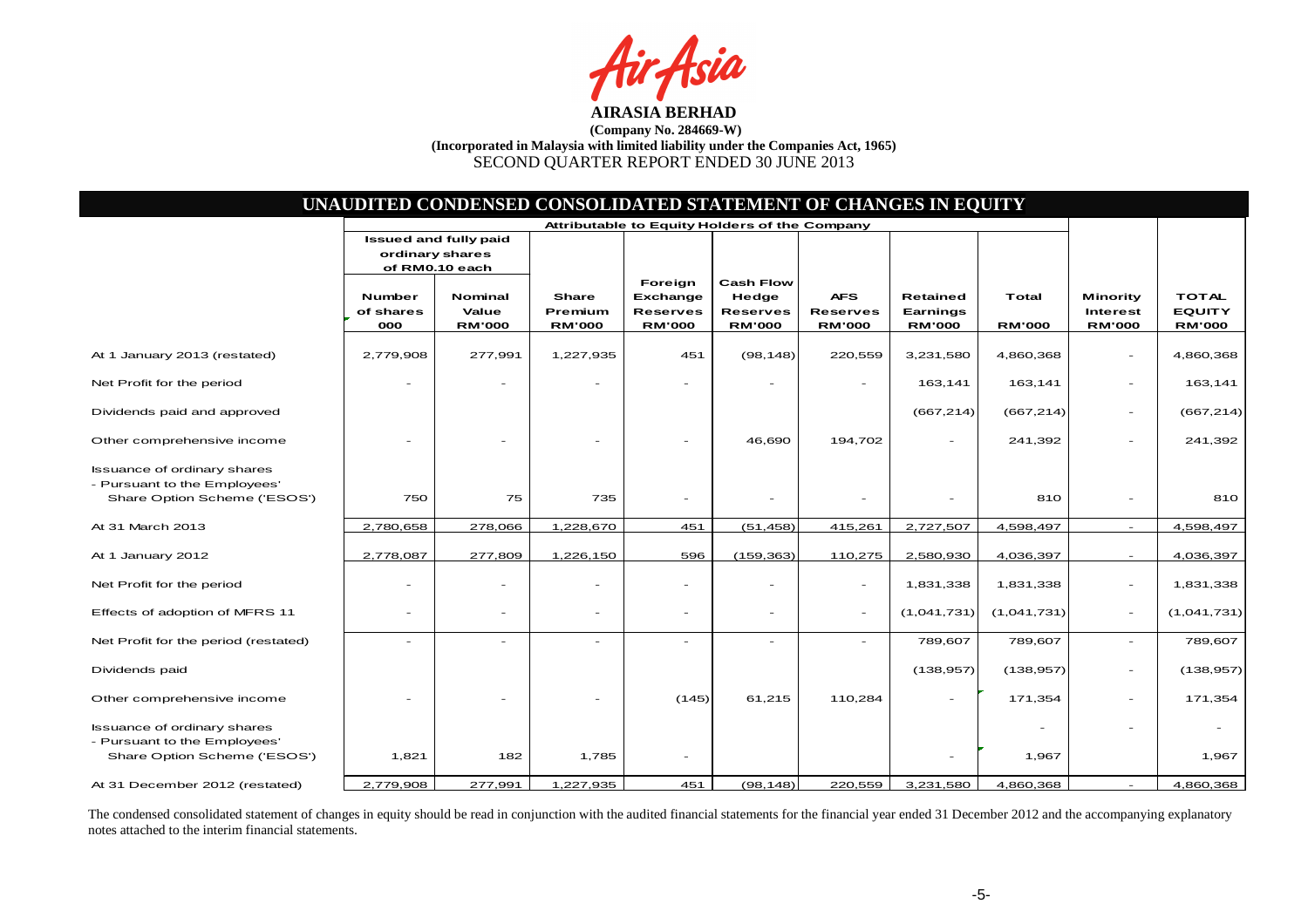

# **KEY OPERATING STATISTICS – 30 JUNE 2013**

**Performance indicator for Malaysian operations for current quarter against the same quarter last year** 

| <b>Quarter Ended: 30 June</b>      | Apr - Jun<br>2013 | Apr - Jun<br>2012 | Change y-o-y |
|------------------------------------|-------------------|-------------------|--------------|
|                                    |                   |                   |              |
|                                    |                   |                   |              |
| Passengers Carried                 | 5,509,576         | 4,902,689         | 12%          |
| Capacity                           | 6,896,880         | 6,163,020         | 12%          |
| Seat Load Factor                   | 80%               | 80%               | 0 ppt        |
| RPK (million)                      | 6,333             | 5,621             | 13%          |
| ASK (million)                      | 7,915             | 7,038             | 12%          |
| Average Fare (RM)                  | 159               | 177               | $-10%$       |
| Ancillary Income Per Pax (RM)*     | 39                | 37                | 6%           |
| Unit Passenger Revenue (RM)        | 198               | 214               | -8%          |
| Revenue / ASK (sen)                | 15.75             | 16.79             | -6%          |
| Revenue / ASK (US cents)           | 5.08              | 5.42              | -6%          |
| Cost / ASK (sen)                   | 12.83             | 13.86             | -7%          |
| Cost / ASK (US cents)              | 4.14              | 4.47              | -7%          |
| Cost / ASK-ex Fuel (sen)           | 6.53              | 7.02              | -7%          |
| Cost / ASK-ex Fuel (US cents)      | 2.11              | 2.27              | -7%          |
| Aircraft (end of period)           | 66                | 58                | 14%          |
| Average Stage Length (km)          | 1,096             | 1,144             | -4%          |
| Number of Flights                  | 38,316            | 34,239            | 12%          |
| <b>Fuel Consumed (Barrels)</b>     | 1,299,843         | 1,155,269         | 13%          |
| Average Fuel Price (US\$ / Barrel) | 124               | 134               | -8%          |

*Exchange Rate: RM:USD – 3.0995 - prior year US cents figures are restated at the current period average exchange rate* 

#### **Definition and calculation methodology**

| ASK (Available Seat Kilometres)    | Total available seats multiplied by the distance flown.        |
|------------------------------------|----------------------------------------------------------------|
| RPK (Revenue Passenger Kilometres) | Number of passengers carried multiplied by distance<br>flown   |
| Revenue/ASK                        | Total revenue divided by ASK                                   |
| Cost/ASK                           | Total expenses before interest and tax divided by ASK          |
| Cost/ASK – ex fuel                 | Costs, as defined above, less fuel expenses, divided by<br>ASK |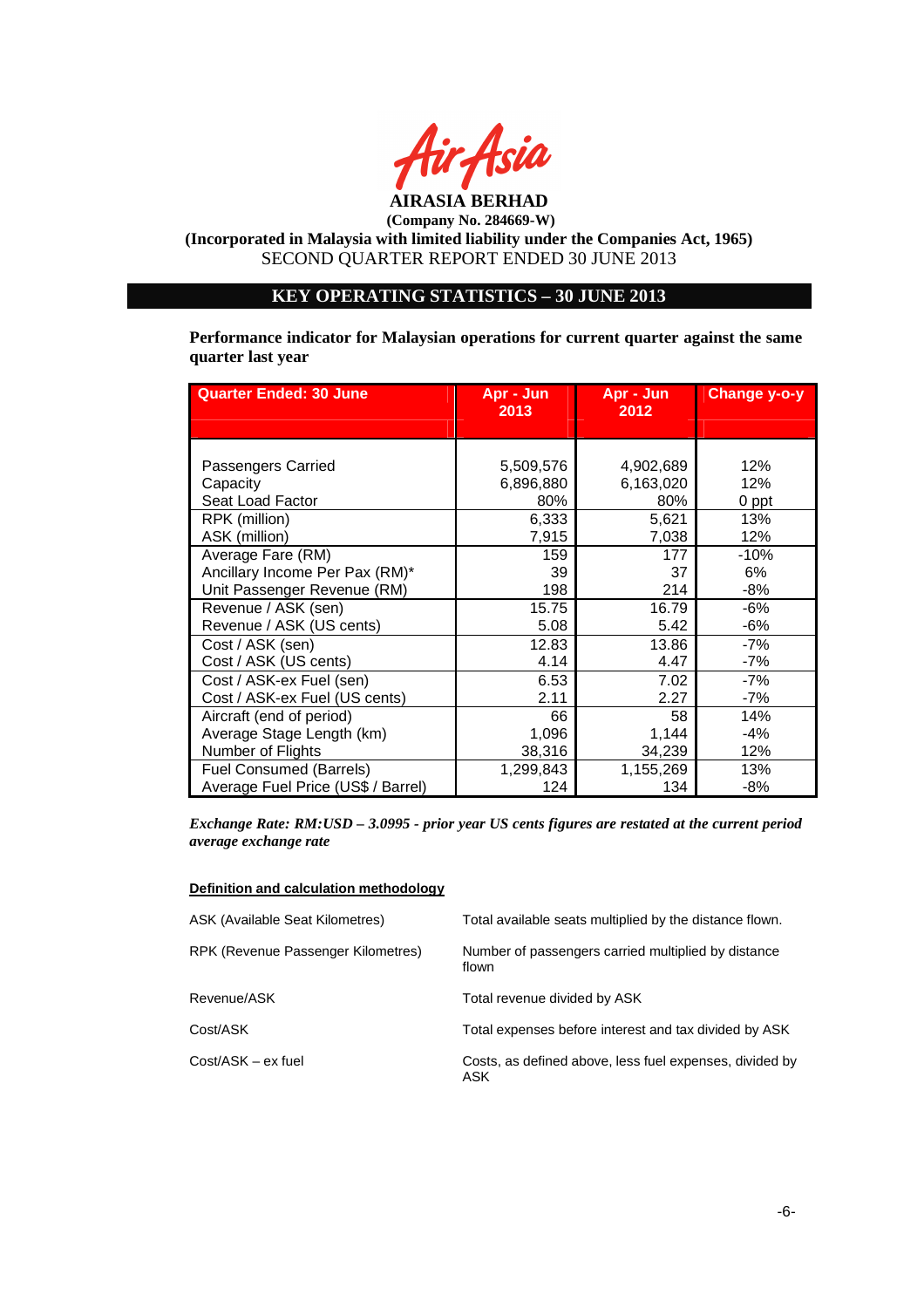

# **NOTES TO THE UNAUDITED ACCOUNTS – 30 JUNE 2013**

#### **1. Basis of preparation**

The interim financial report is unaudited and has been prepared in accordance with Malaysian Financial Reporting Standard ("MFRS") 134: "Interim Financial Reporting" and paragraph 9.22 and Appendix 9B of the Bursa Malaysia Securities Berhad ("Bursa Malaysia") Listing Requirements.

In the quarter under review the presentation of the income statement has been changed to include the Company's share of the profits/(losses) of Joint Venture, Associate Companies and discontinued Associates within Operating Profit as it better reflects the performance of the Group.

The interim financial statements should be read in conjunction with the audited financial statements of the Group for the financial year ended 31 December 2012.

### **2. Summary of significant accounting policies**

The accounting policies and methods of computation adopted for the interim financial statements are consistent with those adopted for the audited financial statements for the financial year ended 31 December 2012.

In previous financial year, the Group adopted the new IFRS-compliant framework, Malaysian Financial Reporting Standards ("MFRS"). In adopting the new framework, the Group applied MFRS 1 "First-time adoption of MFRS". MFRS 1 provides for certain optional exemption and certain mandatory exception for first-time MFRS adopters.

Details of standards, amendments to published standards and interpretations to existing standards that are applicable to the Group with effect from 1 January 2013 or later are provided in note 2 to the audited financial statements of the Group for the financial year ended 31 December 2012.

The adoption of MFRS 11 "Joint Arrangements", with effect from 1 January 2013, is reflected in the interim financial statements. The standard requires the fair value gain on the remaining 45% equity interest in Thai AirAsia of RM1,041.7 million arising from the reduction in shareholding in Thai AirAsia Co Ltd, which was recognised in the Group's financial statements for the financial year ended 31 December 2012, to be reversed. The Group will continue to equity account for its interest in Thai AirAsia Co Ltd, but it does not need to re-measure its continuing ownership interest at fair value. This standard is to be applied retrospectively and the reversal of the gain is reflected in the balance sheet at 31 December 2012.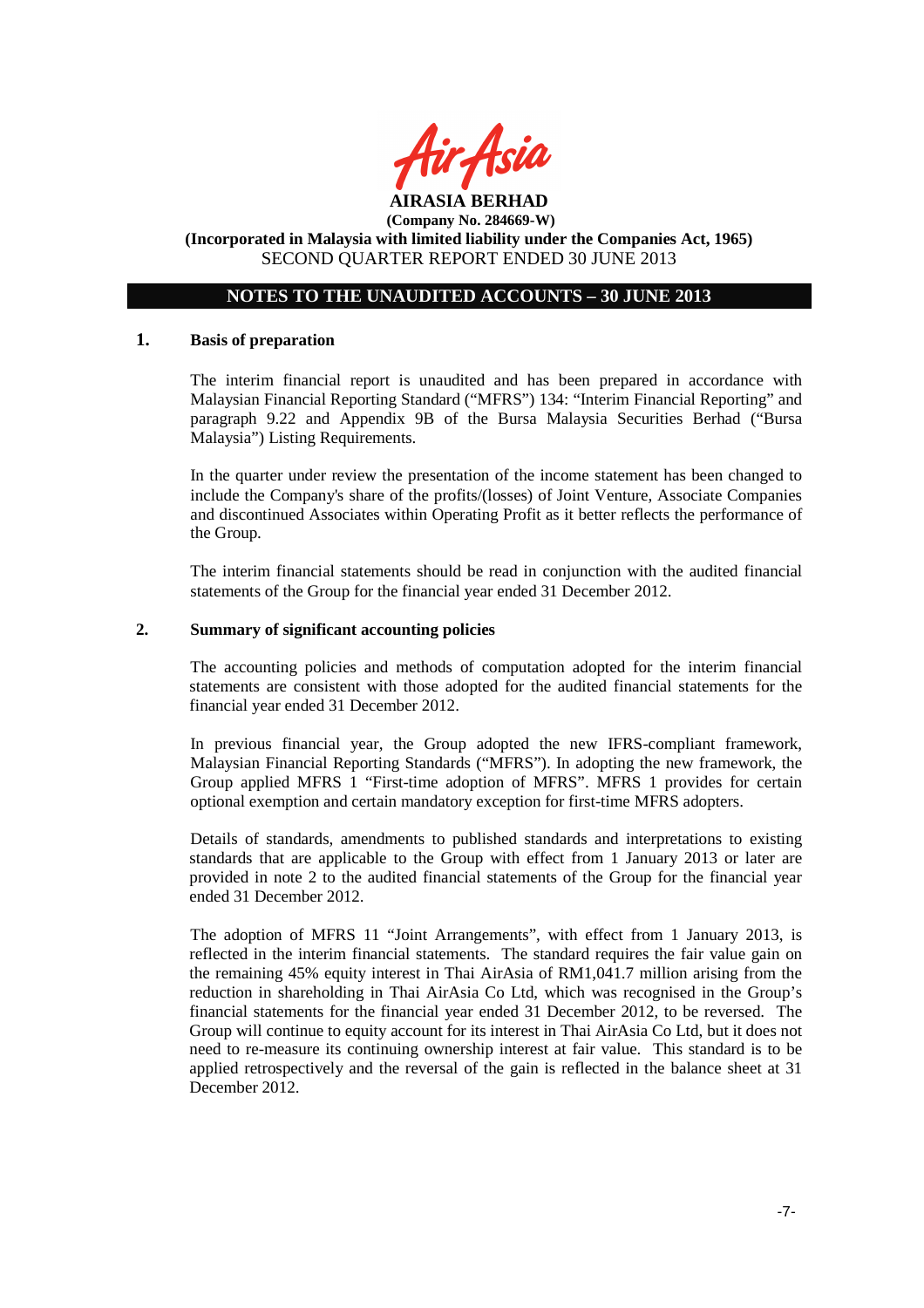

# **NOTES TO THE UNAUDITED ACCOUNTS – 30 JUNE 2013**

#### **3. Auditors' report on preceding annual financial statements**

The auditors have expressed an unqualified opinion on the Group's statutory financial statements for the financial year ended 31 December 2012 in their report dated 29 April 2013.

#### **4. Seasonality of operations**

AirAsia is primarily involved in the provision of air transportation services and thus, is subject to the seasonal demand for air travel. The seat load factor was 80% in the quarter under review consistent with the same period last year. Compared against the immediate preceding quarter (first quarter January – March 2013), the seat load factor was 1 percentage point lower. This seasonal pattern is in line with the expectation of the Group.

#### **5. Unusual items due to their nature, size or incidence**

There were no unusual items affecting assets, liabilities, equity, net income or cash flows during the current quarter and financial period-to-date.

#### **6. Changes in estimates**

There were no changes in estimates that have had material effect in the current quarter and financial period-to-date results.

#### **7. Capital and reserves**

During quarter ended 30 June 2013, the total issued and paid-up share capital of the Company increased from RM278,050,658 to RM278,065,658 from the issuance of 150,000 ordinary shares of RM0.10 each pursuant to the exercise of ESOS at the option price of RM1.08. Other than the above, there was no cancellation, repurchases, resale and repayment of debt and equity securities for the period ended 30 June 2013.

### **8. Dividend paid**

The final single tier dividend of 6.0 sen per ordinary share on 2,780,510,580 ordinary shares for the year ended 31 December 2012, amounting to RM166,830,635 was paid on 3 July 2013 to shareholders whose name appear in the Record of Depositors at the close of business on 4 June 2013. As the dividend was approved in the quarter under review, the final single tier dividend of RM166,830,635 was recognized as a liability within Trade and Other Payables as at 30 June 2013.

### **9. Segment reporting**

The Group operates a single reportable segment, that of Airline Operations.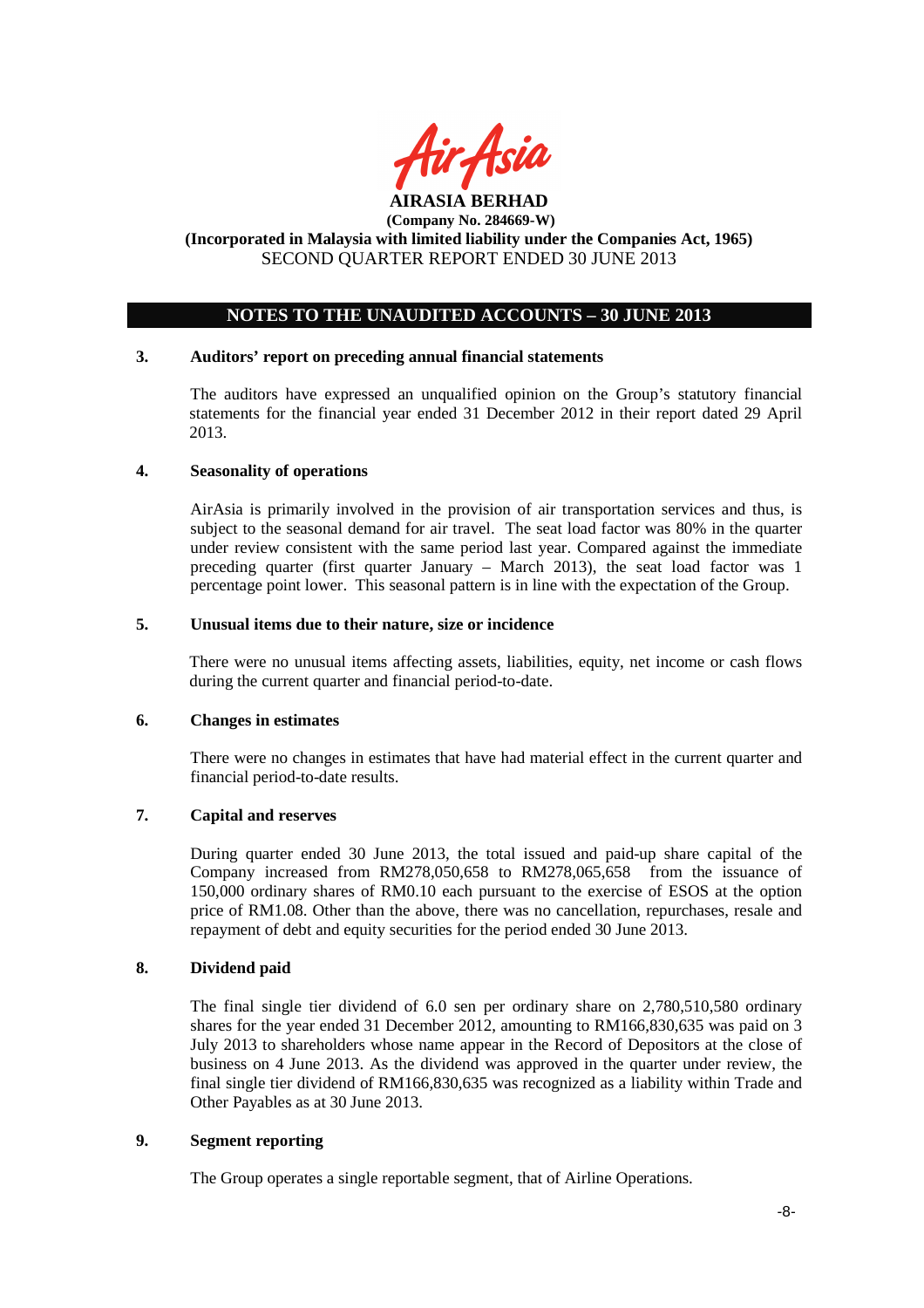

### **NOTES TO THE UNAUDITED ACCOUNTS – 30 JUNE 2013**

#### **10. Revenue**

|                                 | 30/6/2013<br><b>RM</b> million | Quarter ended Quarter ended<br>30/6/2012<br><b>RM</b> million |
|---------------------------------|--------------------------------|---------------------------------------------------------------|
| Passenger seat sales            | 726.4                          | 783.2                                                         |
| Baggage fees                    | 109.2                          | 88.0                                                          |
| Aircraft operating lease income | 155.5                          | 132.0                                                         |
| Surcharges and fees             | 149.3                          | 86.4                                                          |
| Other revenue                   | 105.9                          | 92.0                                                          |
|                                 | 1,246.3                        | 1,181.6                                                       |

Other revenue includes assigned seat, freight, cancellation, documentation and other fees and the on-board sale of meals and merchandise.

#### **11. Other gains/(losses) - net**

 Other gains/(losses) – net comprise fair value changes due to movement in mark-to-market (MTM) position on non-designated hedging contracts at 30 June 2013 as compared to 31 March 2013, and are detailed below:

|                                             | 30/6/2013<br><b>RM</b> million | Quarter ended Quarter ended<br>31/3/2013<br><b>RM</b> million |
|---------------------------------------------|--------------------------------|---------------------------------------------------------------|
| Gain/(loss) from fuel contracts             |                                |                                                               |
| Gain/(loss) from foreign currency contracts | 0.5                            |                                                               |
| Gain/(loss) from interest rate contracts    | 33.3                           | 4.6                                                           |
|                                             | 33.8                           | 4.6                                                           |

The above gains and losses arise from the movement in exchange rates (principally RM:US\$), interest rates and crude oil prices relative to the contracted rate during the quarter. The fair value of derivative financial instruments is determined by discounting future cash flows to present value.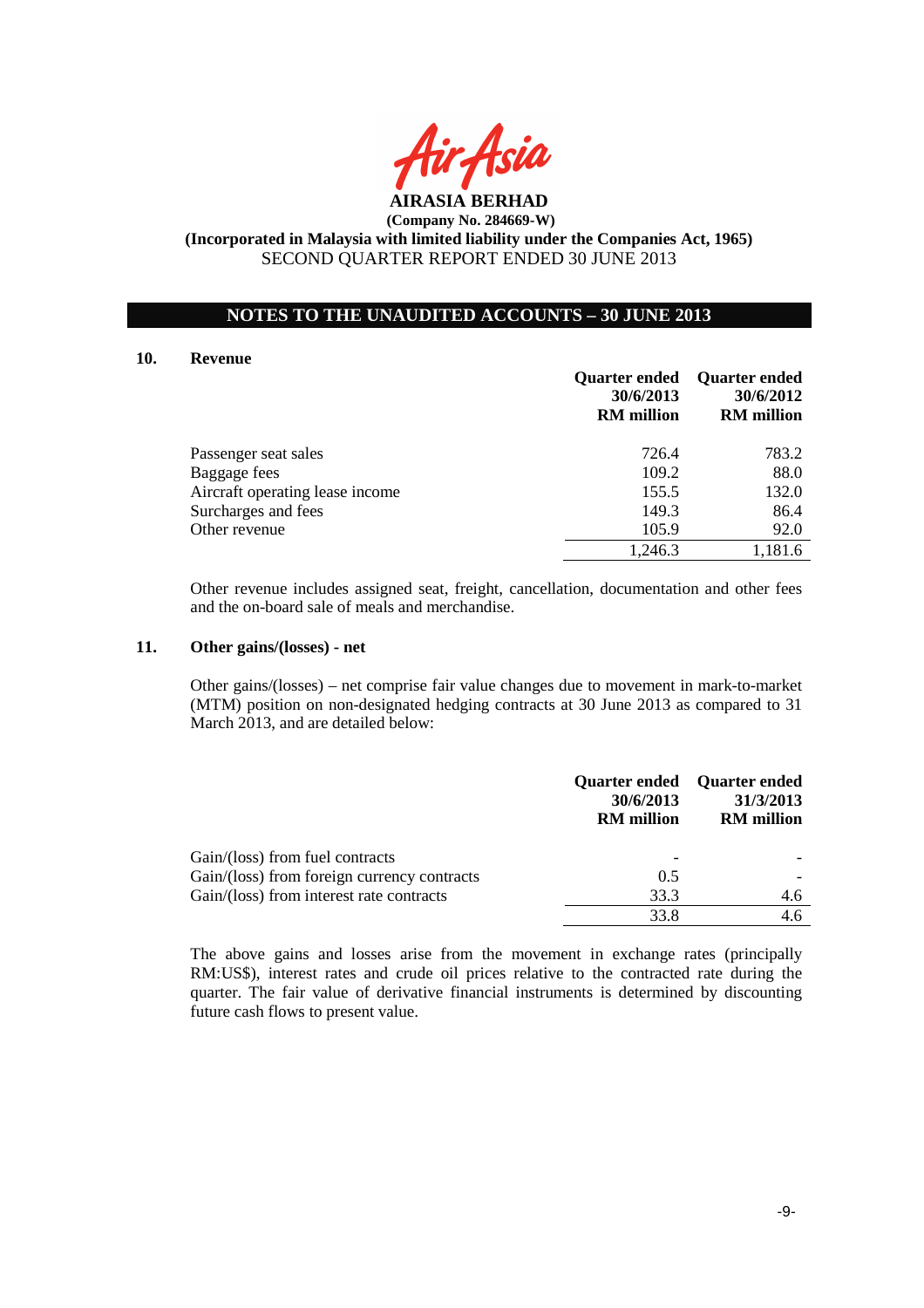

# **NOTES TO THE UNAUDITED ACCOUNTS – 30 JUNE 2013**

### **12. Other Income**

|                                                             | 30/6/2013<br><b>RM</b> million | Quarter ended Quarter ended<br>30/6/2012<br><b>RM</b> million |
|-------------------------------------------------------------|--------------------------------|---------------------------------------------------------------|
| Gain on disposal of property, plant and equipment<br>Others | 16.3                           | 12.5                                                          |
|                                                             | 16.3                           | 12.5                                                          |

Other income ('others') includes brand licence fees, commission income and advertising income.

### **13. Other Comprehensive Income**

Cash flow hedges represent fair value changes due to movement in MTM position on effective hedging contracts at 30 June 2013 as compared to 31 March 2013 as follows:

|                                        | 30/6/2013<br><b>RM</b> million | Quarter ended Quarter ended<br>31/3/2013<br><b>RM</b> million |
|----------------------------------------|--------------------------------|---------------------------------------------------------------|
| Fair value gain/(loss) in the period   | 54.8                           | 140.0                                                         |
| Amount transferred to income statement | 4.0                            | 42.7                                                          |
|                                        | 58.8                           | 182.7                                                         |

Fair value changes in effective hedging contracts are recognized directly in equity and are transferred to the income statement in the same period as the underlying hedged item affects profit or loss.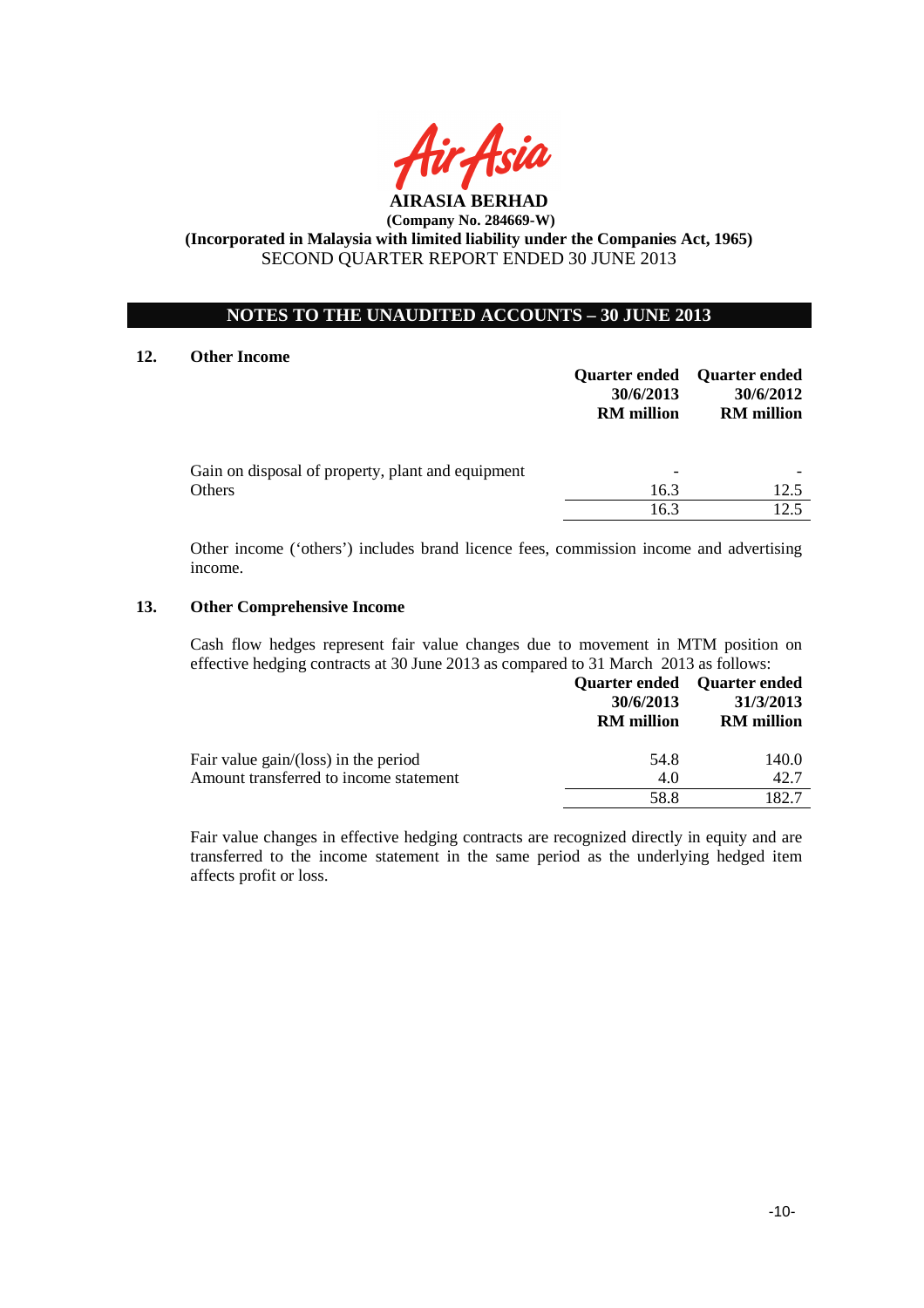

### **NOTES TO THE UNAUDITED ACCOUNTS – 30 JUNE 2013**

#### **14. Disclosure of Realised and Unrealised Profits**

The cumulative retained profit of the Group and its subsidiaries comprises realized and unrealized profit as disclosed in the table below.

|                                                                                   | As at<br>30/6/2013<br><b>RM</b> million | As at<br>31/12/2012<br><b>RM</b> million |
|-----------------------------------------------------------------------------------|-----------------------------------------|------------------------------------------|
| Total retained profit of AirAsia Berhad and its<br>subsidiaries                   |                                         |                                          |
| Realised                                                                          | 2,261,406                               | 2,196,856                                |
| Unrealised                                                                        | 460,469                                 | 1,046,133                                |
|                                                                                   | 2,721,875                               | 3,242,989                                |
| Total share of accumulated losses from associates<br>Realised<br>Unrealised       | 12,152<br>12,152                        | (8, 436)<br>(8, 436)                     |
| Total share of accumulated losses from jointly<br>controlled entities<br>Realised | (6,520)                                 | (2,973)                                  |
| Unrealised                                                                        | (6,520)                                 | (2,973)                                  |
| Total group retained profit as per consolidated<br>accounts                       | 2,727,507                               | 3,231,580                                |

#### **15. Property, plant and equipment**

#### *(a) acquisition and disposals*

During the quarter ended 30 June 2013, the Group acquired property, plant and equipment with a cost of RM378.7 million (quarter ended 30 June 2012: RM358.1 million).

There were no proceeds from disposal of property, plant and equipment in the quarter under review or in the same quarter of the prior year.

#### *(b) revaluation*

There was no revaluation of property, plant and equipment in the quarter under review or in the same quarter of the prior year.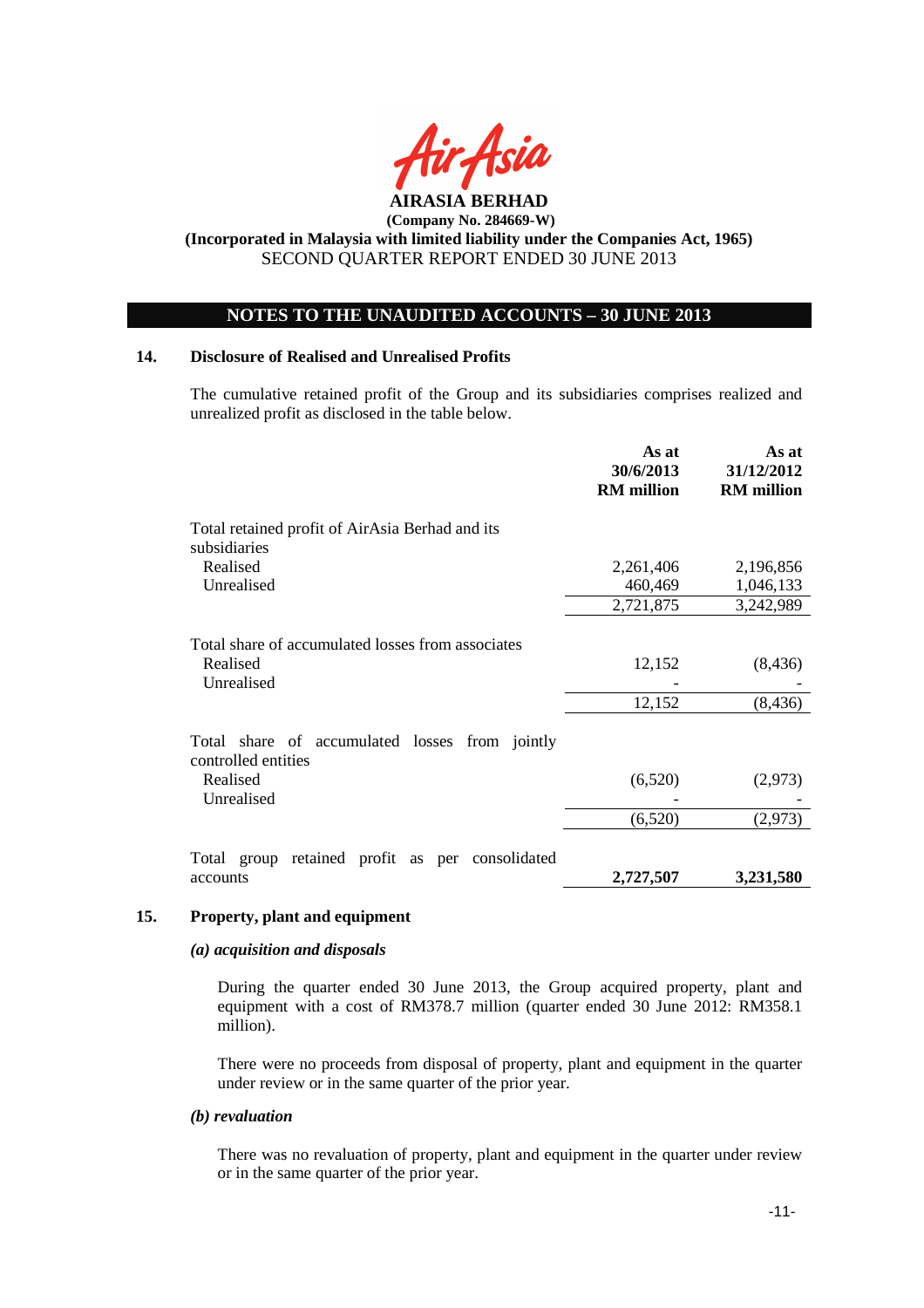

# **NOTES TO THE UNAUDITED ACCOUNTS – 30 JUNE 2013**

#### *(c) impairment*

There was no impairment of property, plant and equipment for the quarter ended 30 June 2013 (quarter ended 30 June 2012: RM Nil).

#### **16. Post balance sheet events**

There were no material events after the period end that have not been reflected in the financial statements for the financial period ended 30 June 2013 as at the date of this report.

#### **17. Changes in composition of the Group**

On 18 April 2013, the Company through its wholly-owned subsidiary AirAsia Investment Limited executed a Shareholders Agreement and a Share Subscription Agreement with local Indian parties, Tata Sons Limited and Telestra Tradeplace Private Limited for 49% equity interest in AirAsia India.

On 25 June 2013, the Group disposed of its 49% interest in AirAsia Japan Co. Ltd. to ANA Holdings Inc. (formerly known as All Nippon Airways Co., Ltd.) by entering into a Share Transfer and Termination Agreement with ANA and AirAsia Japan Co., Ltd.

#### **18. Contingent assets**

As at the date of this report, the Group does not have any contingent assets.

### **19. Changes in contingent liabilities since the last annual balance sheet date**

There were no material changes in contingent liabilities since the latest audited financial statements of the Group for the financial year ended 31 December 2012.

### **20. Capital commitments outstanding not provided for in the interim financial report**

Capital commitments for property, plant and equipment:

|                                 | <b>Group and Company</b> |              |
|---------------------------------|--------------------------|--------------|
|                                 | 30/6/2013                | 30/6/2012    |
|                                 | <b>RM'000</b>            | RM'000       |
| Approved and contracted for     | 51, 137, 572             | 39,865,216   |
| Approved but not contracted for | 14,222,250               | 14,330,502   |
|                                 | 65,359,822               | 54, 195, 718 |
|                                 |                          |              |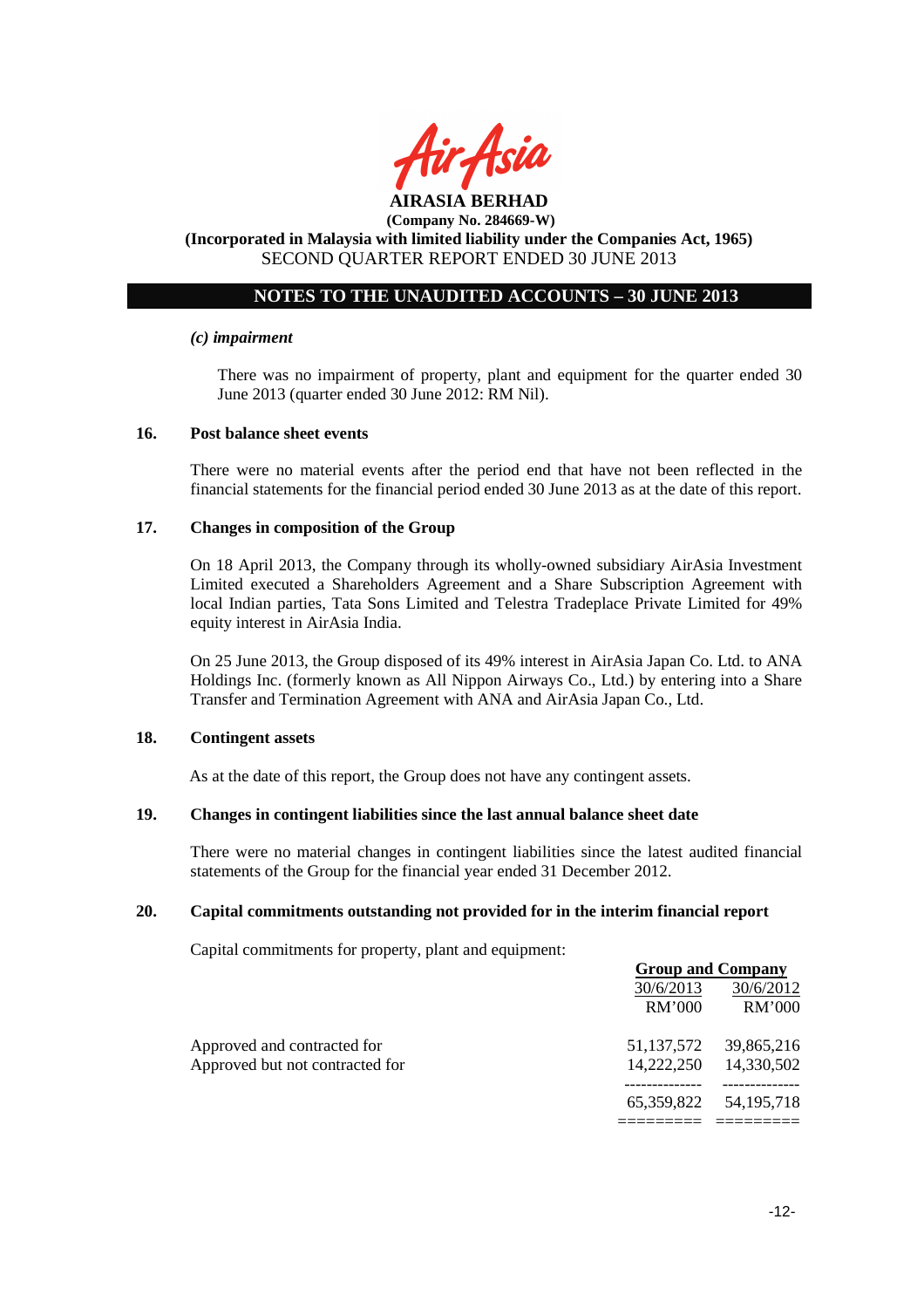

# **NOTES TO THE UNAUDITED ACCOUNTS – 30 JUNE 2013**

#### **21. Material related party transactions**

Details of the relationship and transactions between AirAsia and its related parties are as described below. The related party transactions described were carried out on the terms and conditions obtainable in transactions with unrelated parties unless otherwise stated.

| Name of company                     | <b>Relationship</b>                        |
|-------------------------------------|--------------------------------------------|
| Thai AirAsia                        | An associate of the Company                |
| PT Indonesia AirAsia                | An associate of the Company                |
| AirAsia X Sdn. Bhd.                 | An investment with common shareholders and |
|                                     | directors of the Company                   |
| AirAsia Inc (Philippines)           | An associate of the Company                |
| AirAsia Japan Co. Ltd               | An associate of the Company                |
| Asian Aviation Centre of Excellence |                                            |
| Sdn Bhd                             | A jointly controlled entity of the Company |
| Tune Ins Holdings Berhad            | An investment with common shareholders and |
|                                     | directors of the Company                   |
| <b>QPR Holdings Limited</b>         | An investment with common shareholders and |
|                                     | directors of the Company                   |
| Think Big Digital Sdn Bhd           | An investment with common shareholders and |
|                                     | directors of the Company                   |

These following items have been included in the Income Statement

|                                                                                                | Quarter ended<br>30/6/2013<br><b>RM</b> million | <b>Quarter ended</b><br>30/6/2012<br><b>RM</b> million |
|------------------------------------------------------------------------------------------------|-------------------------------------------------|--------------------------------------------------------|
| Thai AirAsia<br>Lease rental income on aircraft                                                | 80,618                                          | 78,650                                                 |
| <b>Indonesia AirAsia</b><br>Lease rental income on aircraft                                    | 56,672                                          | 46,512                                                 |
| <b>Philippines AirAsia</b><br>Lease rental income on aircraft                                  | 6,788                                           | 6,847                                                  |
| Japan AirAsia<br>Lease rental income on aircraft                                               | 11,451                                          |                                                        |
| AirAsia X Berhad<br>Services charged to AirAsia X Berhad                                       | 1,387                                           | 1,444                                                  |
| <b>Asian Aviation Centre of Excellence Sdn Bhd</b><br>Training costs charged to AirAsia Berhad | (3,678)                                         | (2,756)                                                |

-13-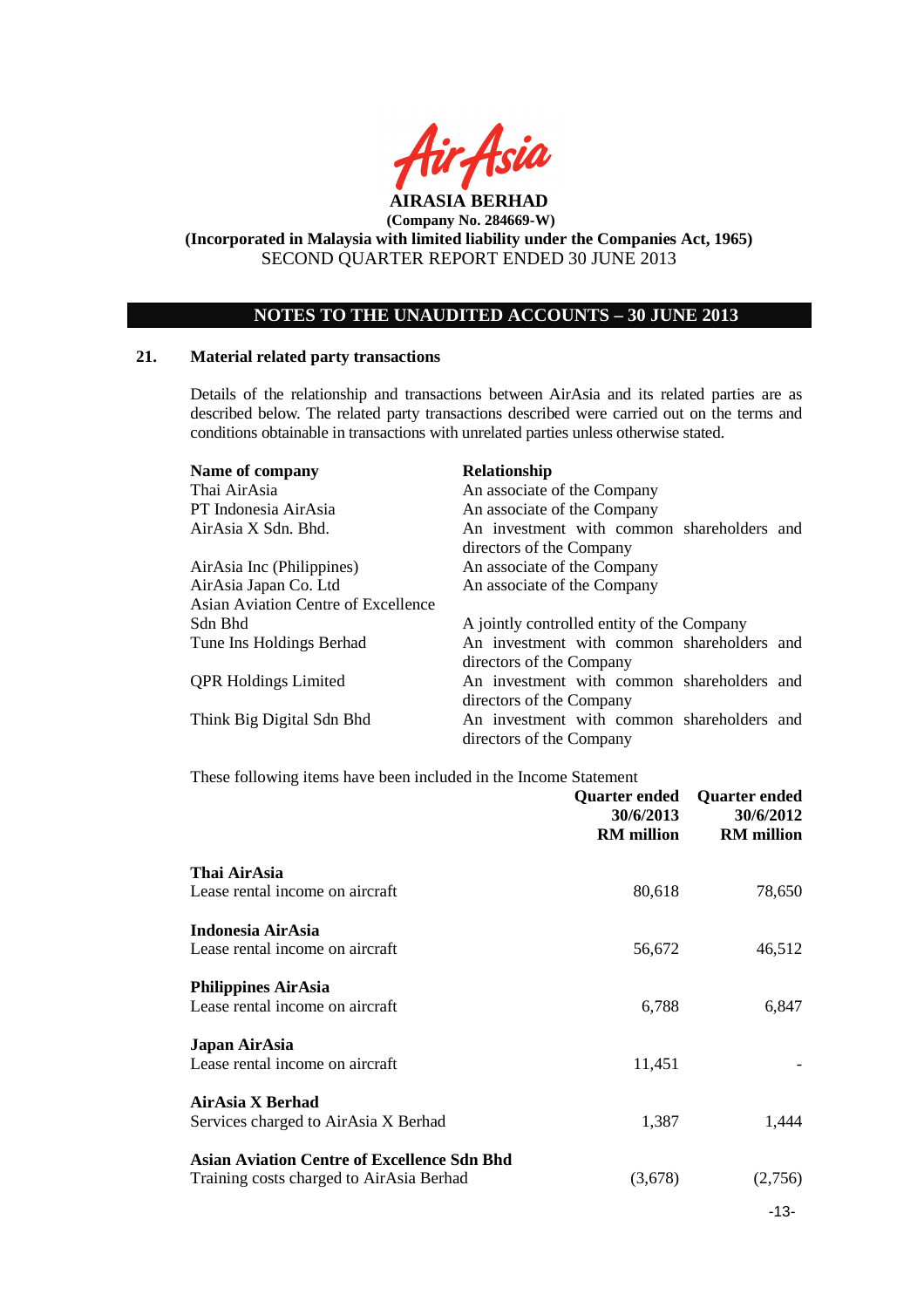

# **NOTES TO THE UNAUDITED ACCOUNTS – 30 JUNE 2013**

# **22. Review of performance**

**Performance of current quarter against the same quarter last year for Malaysia** 

| <b>Quarter Ended: 30 June</b>                                                                 | <b>Apr - Jun 2013</b>  | <b>Apr - Jun 2012</b>   |
|-----------------------------------------------------------------------------------------------|------------------------|-------------------------|
| <b>RM'000</b>                                                                                 |                        |                         |
| Revenue                                                                                       | 1,246,256              | 1,181,561               |
| Operating expenses:                                                                           |                        |                         |
| - Staff costs                                                                                 | (161, 395)             | (123, 861)              |
| - Depreciation of property, plant                                                             |                        |                         |
| and equipment<br>- Aircraft fuel expenses                                                     | (155, 241)             | (137, 932)              |
| - Maintenance and overhaul                                                                    | (498, 614)<br>(40,086) | (481, 549)<br>(22, 205) |
| - User charges and other related expenses                                                     | (119,095)              | (113, 446)              |
| - Aircraft operating lease expenses                                                           | (46,076)               | (38, 297)               |
| - Other operating expenses                                                                    | (44, 893)              | (47, 379)               |
| Other (losses)/gains - net                                                                    | 33,846                 | (23,580)                |
| Other income                                                                                  | 16,299                 | 12,509                  |
| Share of results of jointly controlled entities                                               | (1,203)                | (6,674)                 |
| Share of results of associates                                                                | 22,009                 | (1,685)                 |
| Share of results of discontinued associates                                                   | (7, 867)               |                         |
| <b>Operating Profit</b>                                                                       | 243,940                | 197,462                 |
| Finance Income                                                                                | 14,306                 | 19,555                  |
| <b>Finance Costs</b>                                                                          | (109, 412)             | (94, 434)               |
| <b>Net operating profit</b>                                                                   | 148,834                | 122,583                 |
| Foreign Exchange gains/(losses) on borrowings                                                 | (122, 718)             | (97, 402)               |
| Foreign Exchange gain/(loss) on amounts due from                                              | 8,228                  | 31,455                  |
| associates and jointly-controlled entities                                                    |                        |                         |
| Gain on disposal of interest in Japan AirAsia<br>Gain on disposal of interest in Thai AirAsia | 78,265                 | 118,640                 |
|                                                                                               |                        |                         |
| Profit before tax                                                                             | 112,609                | 175,276                 |
| <b>Current Taxation</b>                                                                       | (6, 262)               | (7, 575)                |
| Deferred taxation                                                                             | (47,999)               | (14, 568)               |
| Profit after tax                                                                              | 58,348                 | 153,133                 |
| <b>EBITDAR</b>                                                                                | 445,257                | 373,691                 |
| <b>EBITDAR Margin</b>                                                                         | 36%                    | 32%                     |
| <b>EBIT Margin</b>                                                                            | 20%                    | 17%                     |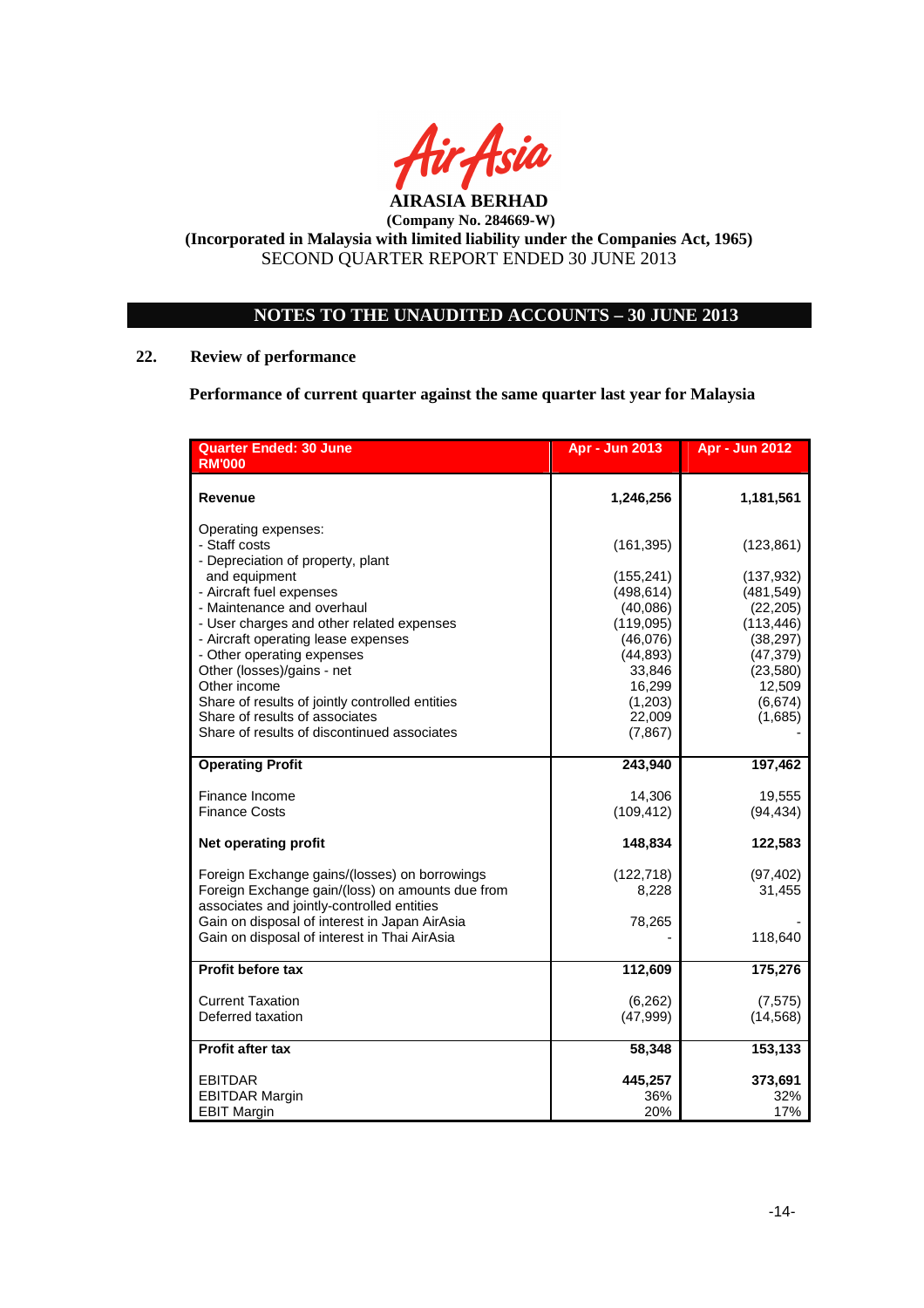

# **NOTES TO THE UNAUDITED ACCOUNTS – 30 JUNE 2013**

The Group recorded revenue of RM1,246.3 million for the quarter ended 30 June 2013 ("2Q13"), 5% higher than the revenue of RM1,181.6.4 million recorded in the quarter ended 30 June 2012 ("2Q12"). The revenue growth was supported by a 12% growth in passenger volume while the average fare was down 10% at RM159 as compared to RM177 achieved in 2Q12. Ancillary income per passenger year-on-year increased by 6% to RM39 from RM37. The seat load factor was consistent at 80% in the same period last year.

The profit before tax for the period was RM112.6 million compared to RM175.3 million in the same quarter of 2012 while the profit after tax for the period was RM58.3 million compared to RM153.1 million in the same quarter of 2012.

### **Cashflow commentary for current quarter against immediately preceding quarter**

| <b>Net Cash Flow (RM'000)</b>         | <b>Apr - June 2013</b> | <b>Jan - Mar 2013</b> |
|---------------------------------------|------------------------|-----------------------|
|                                       |                        |                       |
| <b>Cash from Operations</b>           | 105,186                | 368,332               |
| Cash from Investing Activities        | (298, 981)             | (401, 830)            |
| <b>Cash from Financing Activities</b> | (322, 968)             | (29,766)              |
| <b>Net Cash Flow</b>                  | (516, 763)             | (63, 264)             |

The Group's cash from operations was RM105.2 million, compared to RM368.3 million in the immediate preceding quarter ended 31 March 2013. Net cash flow in the quarter amounted to a RM516.8 million outflow, as cash out flows from investing and financing activities exceeded operating cash in flows.

### **Balance sheet commentary for current quarter**

| <b>Balance Sheet</b><br><b>RM</b> million | <b>June 2013</b> | March 2013 |
|-------------------------------------------|------------------|------------|
|                                           |                  |            |
| <b>Total Debt</b>                         | 8,813            | 8,464      |
| Cash                                      | 1,653            | 2,170      |
| <b>Net Debt</b>                           | 7,160            | 6,294      |
| Net Gearing                               | 1.56             | 1.39       |

The Group's total debt as of end of June 2013 was RM8.8 billion. The Group's net debt after offsetting the cash balances amounted to RM7.2 billion. This translates to a net gearing ratio of 1.56 times, 12% higher than the immediately preceding quarter.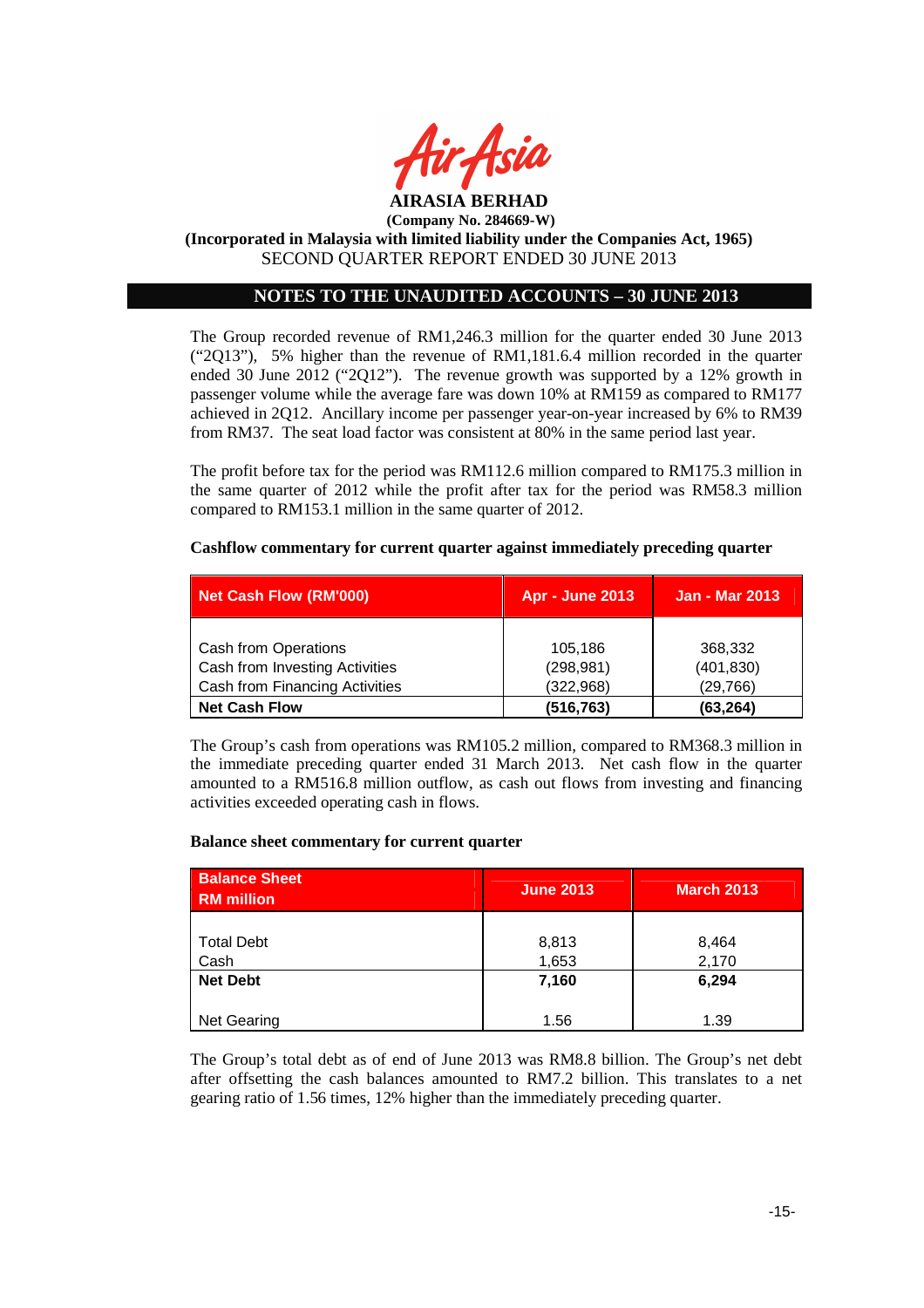

# **NOTES TO THE UNAUDITED ACCOUNTS – 30 JUNE 2013**

### **23. Jointly Controlled Entities and Associate Companies**

### **i) Associate Company - Thai AirAsia**

Thai AirAsia is an associate company owned 45% by AirAsia Berhad. As such it is accounted for using the equity method, as permitted by the Malaysian Accounting Standards Board MFRS128, Investments in Associates.

Thai AirAsia recorded revenue of THB5,359.8 million in 2Q13, 21% higher compared to the THB4,432.8 million achieved in 2Q12. The positive growth in revenue is attributed to higher passenger volumes which increased by 25% year-on-year despite a 3% decrease in the year-on-year unit passenger revenue. Anciliary income per passenger increased by 8% year-on-year. Passengers carried by Thai AirAsia increased as capacity rose 20% year-onyear while the seat load factor increased 3ppt to 82%.

Thai AirAsia achieved an operating profit of THB517.4 million in 2Q13, compared to an operating profit of THB231.1 million in 2Q12. Thai AirAsia achieved a net profit of THB498.7 million in 2Q13, compared to a net profit of THB245.8 million in 2Q12.

AirAsia Berhad has recognized RM22.0 million as equity share in the Thai AirAsia net profit for 2Q13.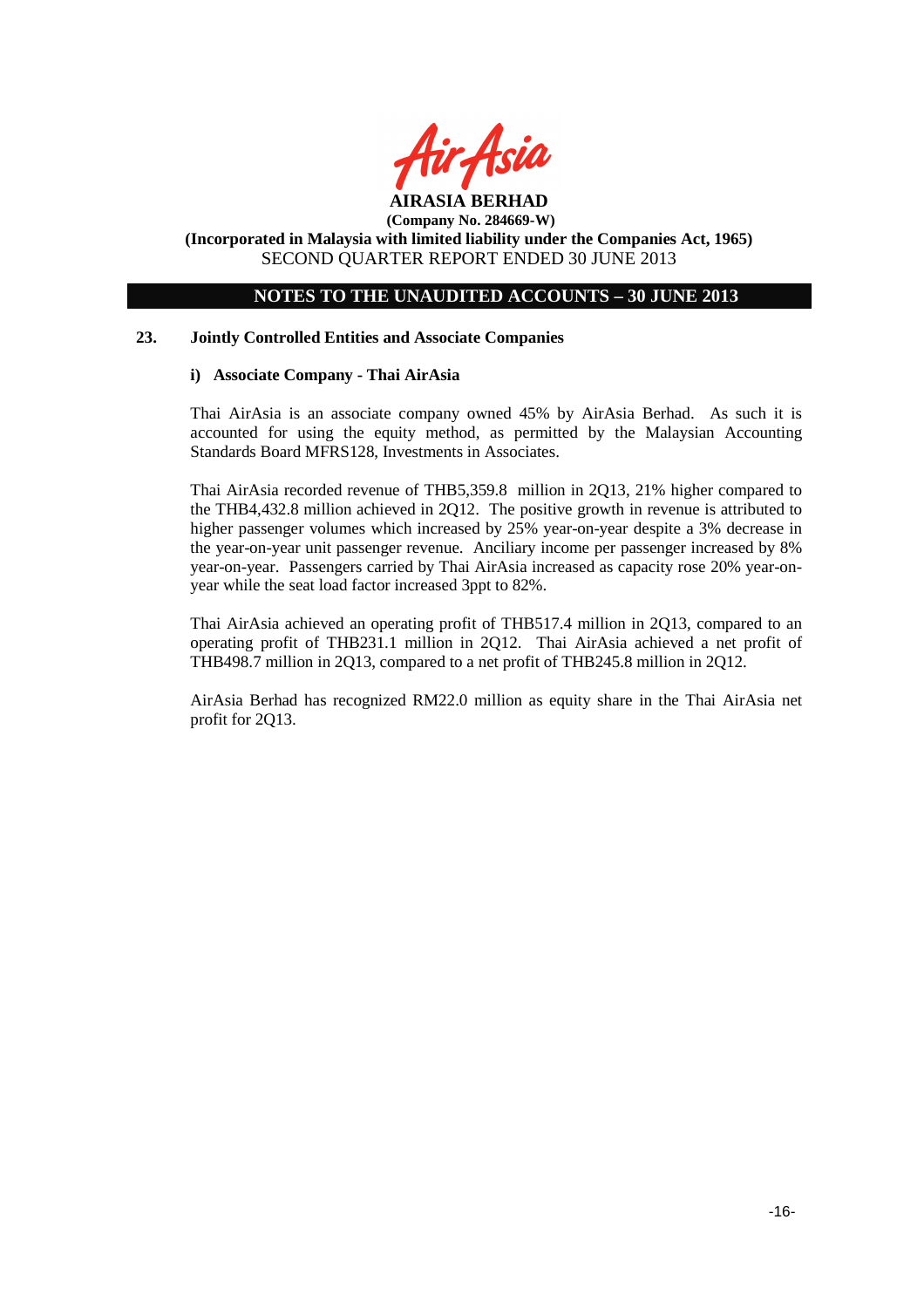

# **NOTES TO THE UNAUDITED ACCOUNTS – 30 JUNE 2013**

**Performance indicator for Thailand operations for current quarter against the same quarter last year** 

| <b>Quarter Ended: 30 June</b>      | Apr- Jun<br>2013 | Apr - Jun<br>2012 | <b>Change y-o-y</b> |
|------------------------------------|------------------|-------------------|---------------------|
|                                    |                  |                   |                     |
|                                    |                  |                   |                     |
| Passengers Carried                 | 2,423,076        | 1,935,072         | 25%                 |
| Capacity                           | 2,944,440        | 2,452,320         | 20%                 |
| Seat Load Factor                   | 82%              | 79%               | 3 ppt               |
| RPK (million)                      | 2,551            | 2,044             | 25%                 |
| ASK (million)                      | 3,064            | 2,593             | 18%                 |
| Average Fare (THB)                 | 1,877            | 1,962             | $-4%$               |
| Ancillary Income Per Pax (THB)     | 335              | 311               | 8%                  |
| Unit Passenger Revenue (THB)       | 2,212            | 2,273             | $-3%$               |
| Revenue / ASK (THB)                | 1.75             | 1.71              | 2%                  |
| Revenue / ASK (US cents)           | 5.79             | 5.66              | 2%                  |
| Cost / ASK (THB)                   | 1.58             | 1.62              | $-2%$               |
| Cost / ASK (US cents)              | 5.23             | 5.36              | $-2%$               |
| Cost / ASK-ex Fuel (THB)           | 0.91             | 0.86              | 5%                  |
| Cost / ASK-ex Fuel (US cents)      | 3.00             | 2.85              | 5%                  |
| Aircraft (end of period)           | 29               | 24                | 21%                 |
| Average Stage Length (km)          | 1,040            | 1,057             | $-2%$               |
| Number of Flights                  | 16,358           | 13,624            | 20%                 |
| <b>Fuel Consumed (Barrels)</b>     | 551,084          | 459,795           | 20%                 |
| Average Fuel Price (US\$ / Barrel) | 124              | 142               | -12%                |

*Exchange Rate: USD:THB – 30.20 - prior year US cents figures are restated at the current period average exchange rate* 

#### **Definition and calculation methodology**

| ASK (Available Seat Kilometres)    | Total available seats multiplied by the distance flown.        |
|------------------------------------|----------------------------------------------------------------|
| RPK (Revenue Passenger Kilometres) | Number of passengers carried multiplied by distance<br>flown   |
| Revenue/ASK                        | Total revenue divided by ASK                                   |
| Cost/ASK                           | Total expenses before interest and tax divided by ASK          |
| Cost/ASK – ex fuel                 | Costs, as defined above, less fuel expenses, divided by<br>ASK |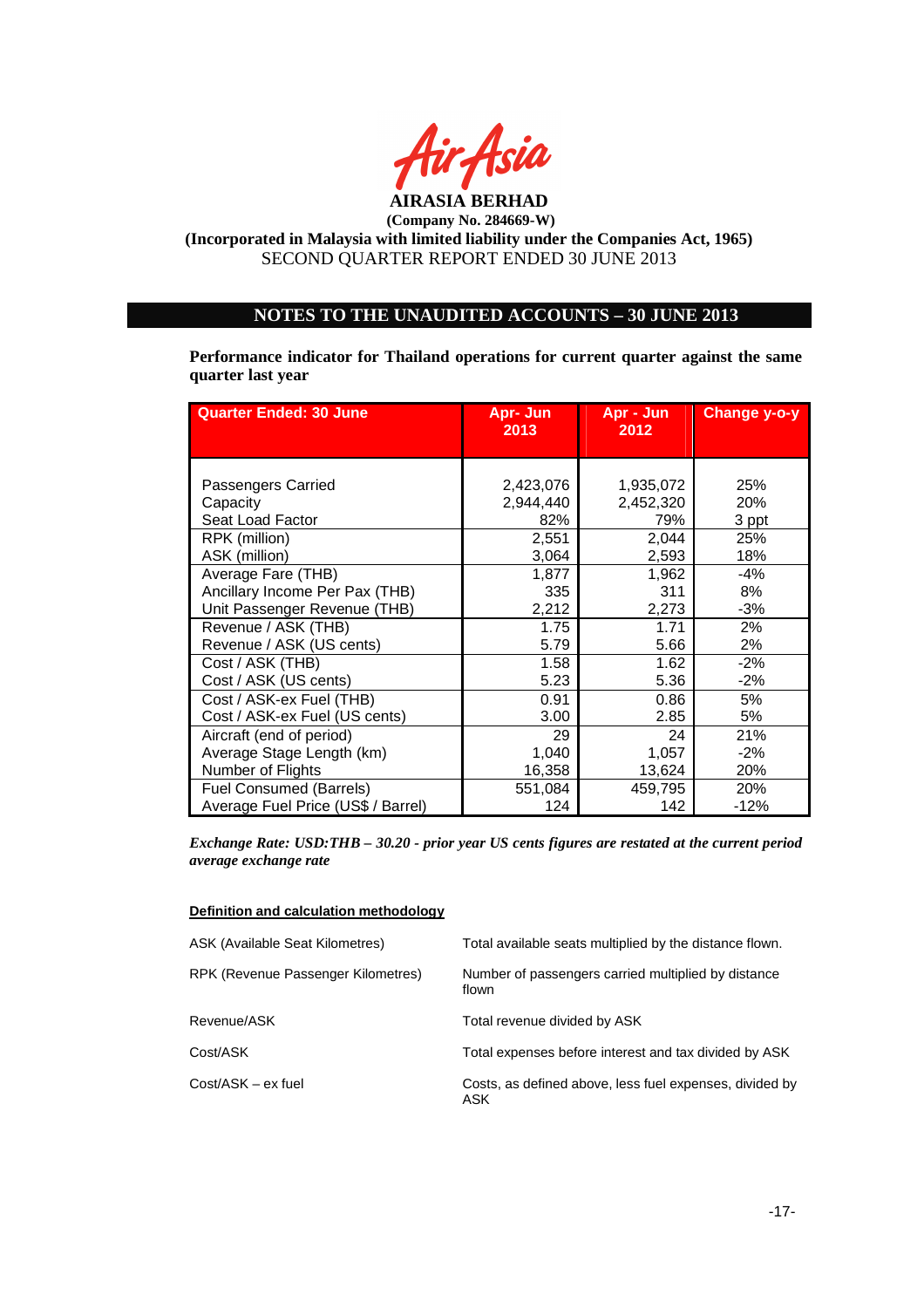

# **NOTES TO THE UNAUDITED ACCOUNTS – 30 JUNE 2013**

**Performance of current quarter against the same quarter last year for Thailand** 

| <b>Quarter Ended: 30 June</b><br><b>THB'000</b>                                                                                                                                                | <b>Apr- Jun 2013</b>                                               | <b>Apr - Jun 2012</b>                                             |
|------------------------------------------------------------------------------------------------------------------------------------------------------------------------------------------------|--------------------------------------------------------------------|-------------------------------------------------------------------|
| <b>Revenue</b>                                                                                                                                                                                 | 5,359,789                                                          | 4,432,775                                                         |
| Operating expenses:<br>- Staff costs<br>- Depreciation of property, plant<br>and equipment<br>- Aircraft fuel expenses<br>- Maintenance & overhaul<br>-User charges and other related expenses | (629, 167)<br>(84, 164)<br>(2,067,372)<br>(431, 857)<br>(699, 717) | (406, 574)<br>(19, 400)<br>(1,967,740)<br>(356,535)<br>(631, 140) |
| - Aircraft operating lease expenses<br>- Other operating expenses<br>Other income                                                                                                              | (789, 143)<br>(241, 716)<br>100,790                                | (795, 492)<br>(117, 595)<br>92,842                                |
| <b>Operating Profit</b>                                                                                                                                                                        | 517,443                                                            | 231,141                                                           |
| Finance Income<br><b>Finance Costs</b>                                                                                                                                                         | 178,689<br>(44, 752)                                               | 68,216<br>(3, 777)                                                |
| <b>Profit before tax</b>                                                                                                                                                                       | 651,380                                                            | 295,580                                                           |
| Taxation                                                                                                                                                                                       | (152, 677)                                                         | (49, 792)                                                         |
| <b>Profit after tax</b>                                                                                                                                                                        | 498,703                                                            | 245,788                                                           |
| <b>EBITDAR</b><br><b>EBITDAR Margin</b><br><b>EBIT Margin</b>                                                                                                                                  | 1,390,750<br>26%<br>10%                                            | 1,046,033<br>24%<br>5%                                            |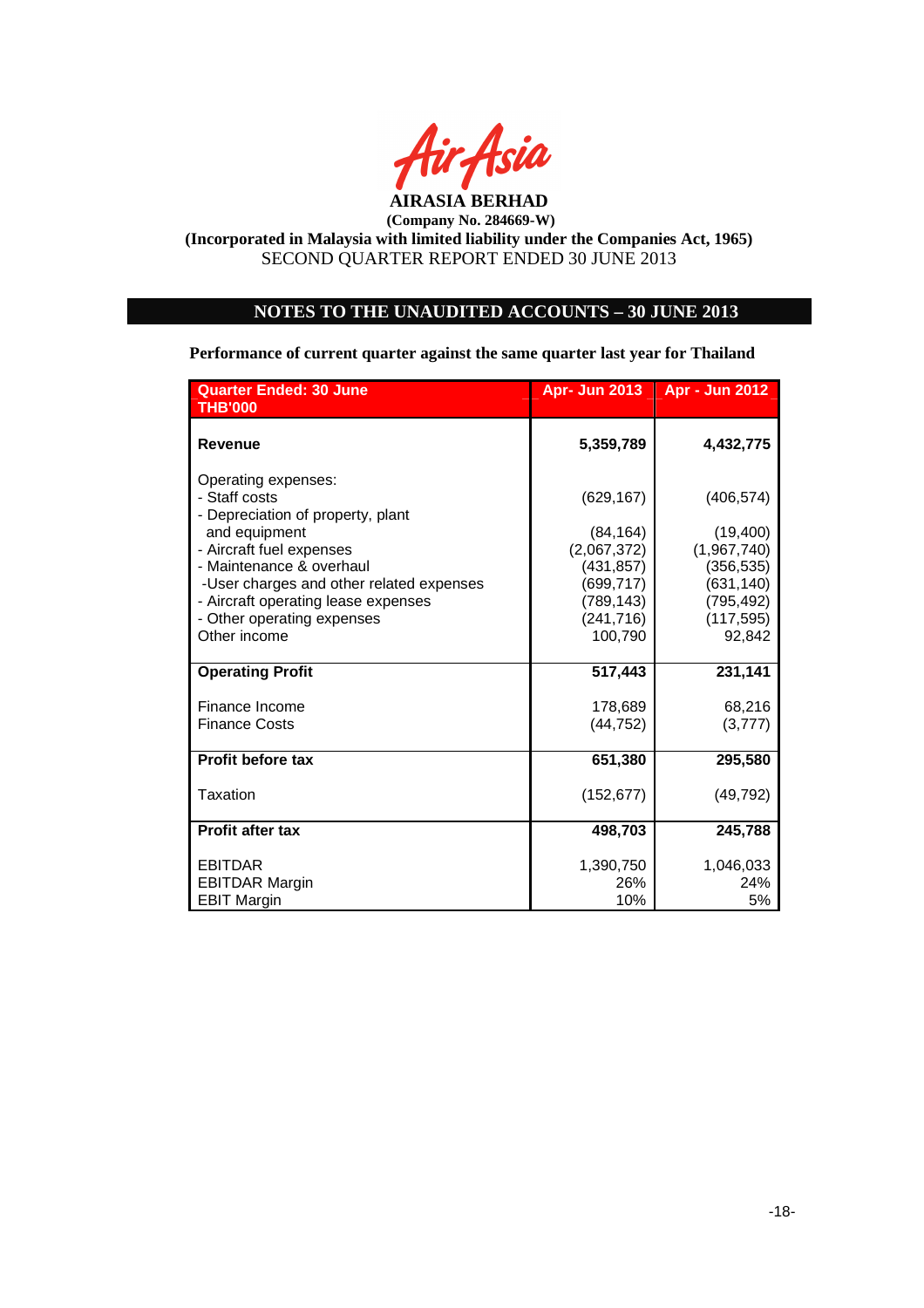

### **NOTES TO THE UNAUDITED ACCOUNTS – 30 JUNE 2013**

#### **Balance Sheet**

| <b>Quarter Ended: 30 June</b><br><b>THB'000</b> | <b>Jun 2013</b> | <b>Dec 2012</b> |
|-------------------------------------------------|-----------------|-----------------|
|                                                 |                 |                 |
| Property, Plant & Equipment                     | 5,385,849       | 2,935,361       |
|                                                 |                 |                 |
| <b>Prepaid Expenses</b>                         | 1,137,879       | 233,859         |
| Inventory                                       | 58,049          | 58,345          |
| Other Debtors & Prepayments                     | 2,656,629       | 1,384,273       |
| General Investment                              | 1,021,375       | 8,769           |
| Cash & Short Term Deposits                      | 6,531,933       | 6,161,070       |
| <b>Total Assets</b>                             | 16,791,713      | 10,781,677      |
|                                                 |                 |                 |
| Sales In Advance                                | 3,922,525       | 3,582,160       |
| <b>Other Creditors &amp; Accruals</b>           | 2,312,637       | 953,082         |
| Amounts Owing to Related Party                  | 367,383         | 427,725         |
| Long Term Liabilities                           | 5,055,572       | 1,922,775       |
| <b>Total Liabilities</b>                        | 11,658,117      | 6,885,742       |
|                                                 |                 |                 |
| <b>Share Capital</b>                            | 435,556         | 435,556         |
| <b>Share Premium</b>                            | 2,628,786       | 2,628,786       |
| <b>Retained Earnings</b>                        | 2,069,254       | 831,593         |
| <b>Total Equity</b>                             | 5,133,596       | 3,895,935       |

#### **ii) Associate Company - Indonesia AirAsia**

Indonesia AirAsia is an associate company owned 49% by AirAsia Berhad. As such it is accounted for using the equity method, as permitted by the Malaysian Accounting Standards Board MFRS128, Investments in Associates. The Group's interest in Indonesia AirAsia has been reduced to zero and the Group will only recognize its share of profits after its share of profits equals the share of losses not previously recognized.

Indonesia AirAsia recorded revenue of IDR 1,398.2 billion in 2Q13, 42% higher as compared to the IDR 986.5 billion achieved in 2Q12. The positive growth in revenue can be attributed to higher passenger volumes which increased by 33% year-on-year and the 8% increase in the year-on-year unit passenger revenue. Anciliary income per passenger increased by 29% year-on-year. Passengers carried by Indonesia AirAsia increased as capacity rose 32% year-on-year while the seat load factor increased 1ppt to 79%.

Indonesia AirAsia achieved an operating profit of IDR87.7 billion in 2Q13, compared to an operating profit of IDR77.6 billion in 2Q12. Indonesia AirAsia achieved a net profit of IDR51.7billion in 2Q13 as compared to a net profit of IDR30.0 billion in 2Q12.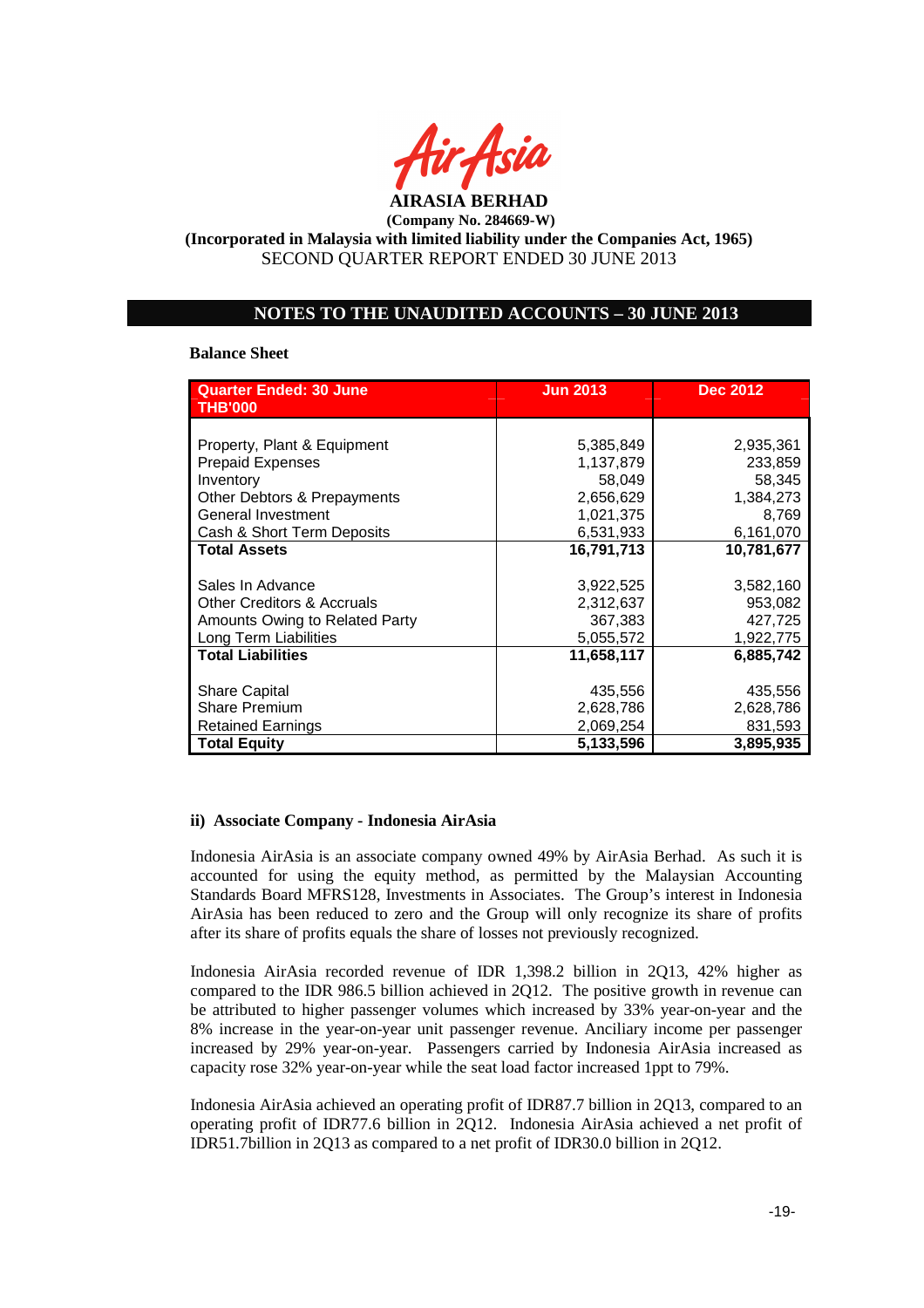

#### **AIRASIA BERHAD (Company No. 284669-W)**

# **(Incorporated in Malaysia with limited liability under the Companies Act, 1965)**  SECOND QUARTER REPORT ENDED 30 JUNE 2013

# **NOTES TO THE UNAUDITED ACCOUNTS – 30 JUNE 2013**

The AirAsia Berhad share of the net profit in 2Q13 amounted to RM8.0 million. However, as the Group's interest in Indonesia AirAsia has been reduced to zero any profits will only be recognized when a total of RM154.9 million of unrecognized losses have been reversed.

### **Performance indicator for Indonesia operations for current quarter against the same quarter last year**

| <b>Quarter Ended: 30 June</b>      | Apr - Jun<br>2013 | Apr - Jun<br>2012 | Change y-o-y |
|------------------------------------|-------------------|-------------------|--------------|
|                                    |                   |                   |              |
|                                    |                   |                   |              |
| Passengers Carried                 | 1,921,839         | 1,447,492         | 33%          |
| Capacity                           | 2,444,760         | 1,847,160         | 32%          |
| Seat Load Factor                   | 79%               | 78%               | 1 ppt        |
| RPK (million)                      | 2,282             | 1,748             | 31%          |
| ASK (million)                      | 2,873             | 2,247             | 28%          |
| Average Fare (IDR)                 | 576,507           | 559,207           | 3%           |
| Ancillary Income Per Pax (IDR)     | 151,040           | 117,517           | 29%          |
| Unit Passenger Revenue (IDR)       | 727,547           | 676,723           | 8%           |
| Revenue / ASK (IDR)                | 486.71            | 439.08            | 11%          |
| Revenue / ASK (US cents)           | 4.96              | 4.47              | 11%          |
| Cost / ASK (IDR)                   | 456.19            | 404.52            | 13%          |
| Cost / ASK (US cents)              | 4.65              | 4.12              | 13%          |
| Cost / ASK-ex Fuel (IDR)           | 238.59            | 203.86            | 17%          |
| Cost / ASK-ex Fuel (US cents)      | 2.43              | 2.08              | 17%          |
| Aircraft (end of period)           | 24                | 18                | 33%          |
| Average Stage Length (km)          | 1,195             | 1,231             | $-3%$        |
| Number of Flights                  | 13,582            | 10,262            | 32%          |
| <b>Fuel Consumed (Barrels)</b>     | 476,287           | 350,650           | 36%          |
| Average Fuel Price (US\$ / Barrel) | 134               | 138               | $-3%$        |

*Exchange Rate: USD:IDR – 9,818 - prior year US cents figures are restated at the current period average exchange rate* 

#### **Definition and calculation methodology**

| ASK (Available Seat Kilometres)    | Total available seats multiplied by the distance flown.        |
|------------------------------------|----------------------------------------------------------------|
| RPK (Revenue Passenger Kilometres) | Number of passengers carried multiplied by distance<br>flown   |
| Revenue/ASK                        | Total revenue divided by ASK                                   |
| Cost/ASK                           | Total expenses before interest and tax divided by ASK          |
| $Cost/ASK - ex$ fuel               | Costs, as defined above, less fuel expenses, divided by<br>ASK |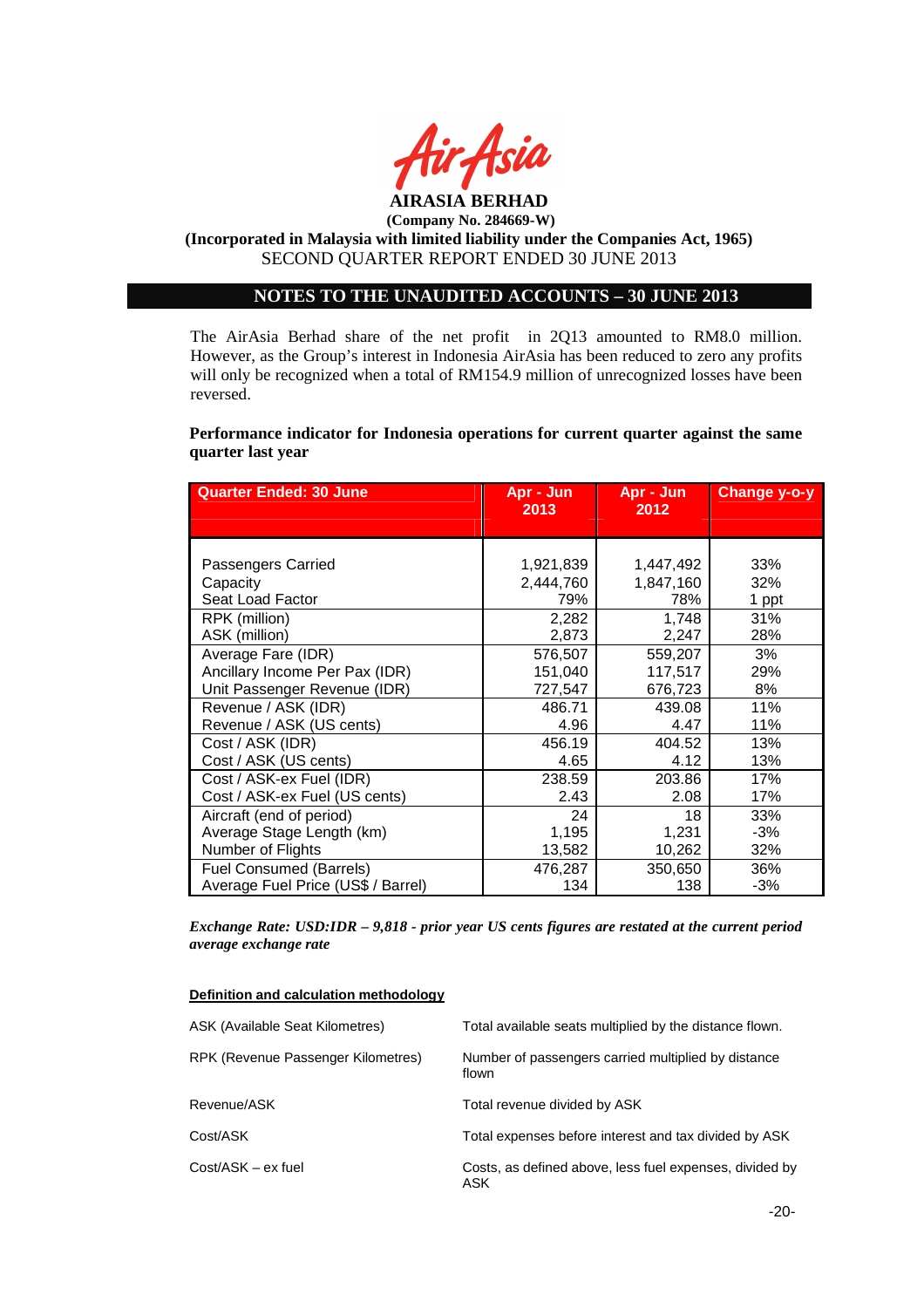

# **NOTES TO THE UNAUDITED ACCOUNTS – 30 JUNE 2013**

**Performance of current quarter against the same quarter last year for Indonesia** 

| <b>Quarter Ended: 30 June</b>                                                                                                                        | Apr - Jun 2013                                                    | <b>Apr - Jun 2012</b>                                           |
|------------------------------------------------------------------------------------------------------------------------------------------------------|-------------------------------------------------------------------|-----------------------------------------------------------------|
| <b>IDR</b> million                                                                                                                                   |                                                                   |                                                                 |
| <b>Revenue</b>                                                                                                                                       | 1,398,228                                                         | 986,516                                                         |
| Operating expenses:<br>- Staff costs<br>- Depreciation<br>- Aircraft fuel expenses<br>- Aircraft operating lease expense<br>- Maintenance & overhaul | (150, 233)<br>(23, 392)<br>(625, 146)<br>(179, 469)<br>(122, 283) | (97, 646)<br>(23, 588)<br>(450, 832)<br>(117, 210)<br>(87, 885) |
| - User charges and other related expenses<br>- Provision for early return of aircraft<br>- Other operating expenses<br>Other income                  | (152, 542)<br>(70, 458)<br>12,957                                 | (109, 980)<br>(7,086)<br>(32,969)<br>18,329                     |
| <b>Operating Profit</b>                                                                                                                              | 87,662                                                            | 77,649                                                          |
| Finance Income<br><b>Finance Costs</b>                                                                                                               | 1,010<br>(37, 011)                                                | 397<br>(48,088)                                                 |
| Profit before tax                                                                                                                                    | 51,661                                                            | 29,958                                                          |
| Taxation                                                                                                                                             |                                                                   |                                                                 |
| Profit after tax                                                                                                                                     | 51,661                                                            | 29,958                                                          |
| <b>EBITDAR</b>                                                                                                                                       | 290,523                                                           | 218,447                                                         |
| <b>EBITDAR Margin</b><br><b>EBIT Margin</b>                                                                                                          | 21%<br>6%                                                         | 22%<br>8%                                                       |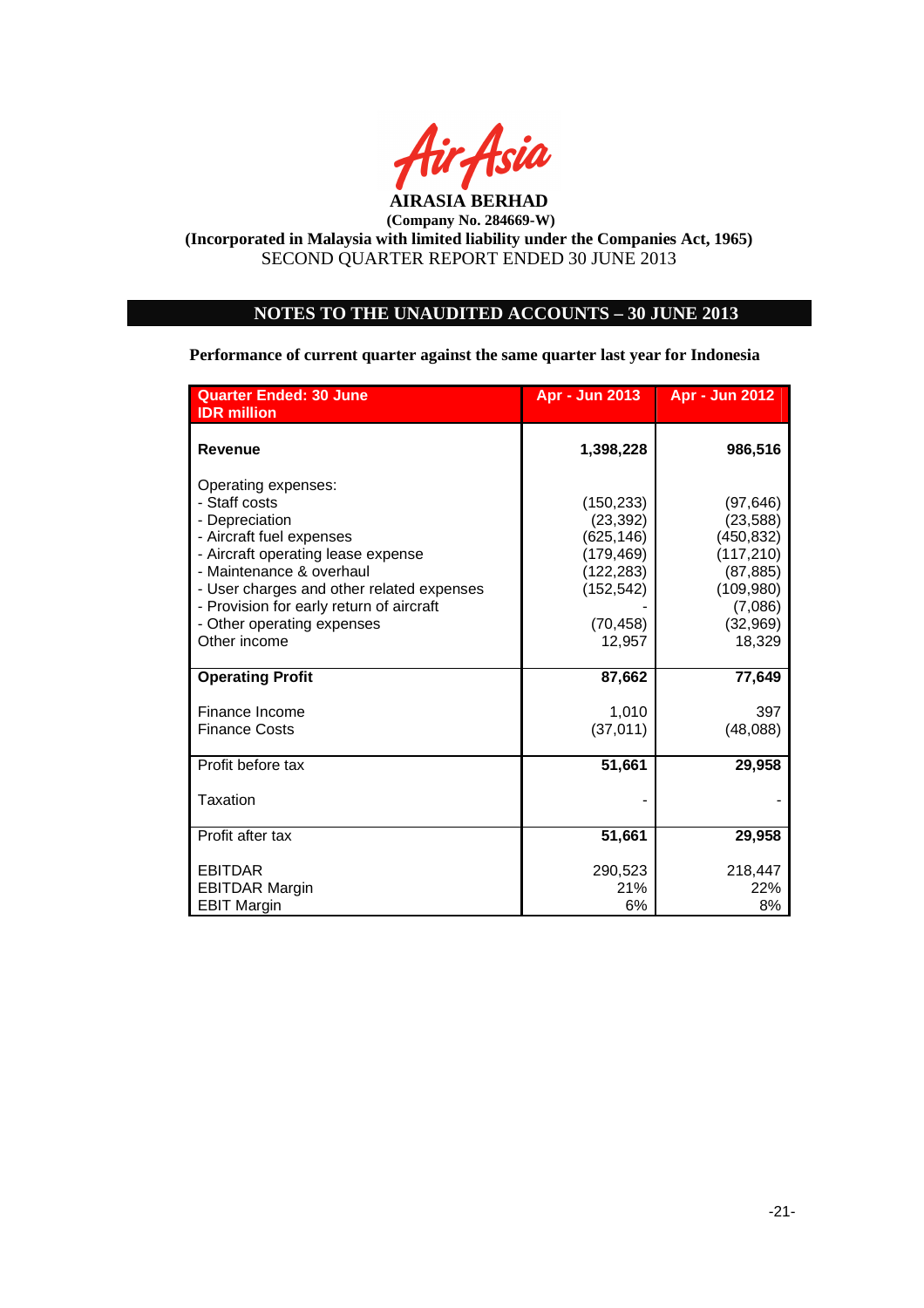

### **NOTES TO THE UNAUDITED ACCOUNTS – 30 JUNE 2013**

#### **Balance Sheet**

| <b>Quarter Ended: 30 June</b><br><b>IDR</b> million | <b>June 2013</b> | <b>Dec 2012</b> |
|-----------------------------------------------------|------------------|-----------------|
|                                                     |                  |                 |
|                                                     |                  |                 |
| Property, Plant & Equipment                         | 1,612,862        | 1,666,201       |
| Work In Progress                                    |                  | 228             |
| <b>Deferred Expenditure</b>                         | 12,328           |                 |
| Inventory                                           | 20,813           | 2,068           |
| Other Debtors & Prepayments                         | 80,244           | 439,089         |
| Amounts Owing from Related Party                    | 1,306,827        |                 |
| <b>Maintenance Reserves</b>                         | 163,241          | 89,640          |
| Cash & Short Term Deposits                          | 310,455          | 91,618          |
| <b>Total Assets</b>                                 | 3,506,770        | 2,288,844       |
|                                                     |                  |                 |
| Sales In Advance                                    | 722,825          | 569,770         |
| <b>Other Creditors &amp; Accruals</b>               | 1,627,367        | 690,998         |
| Amounts Owing to Related Party                      | 618,438          | 269,356         |
| <b>Borrowings</b>                                   | 1,799,639        | 1,871,247       |
| <b>Total Liabilities</b>                            | 4,768,269        | 3,401,371       |
|                                                     |                  |                 |
| <b>Share Capital</b>                                | 180,000          | 180,000         |
| <b>Share Premium</b>                                |                  |                 |
| <b>Retained Earnings</b>                            | (1,441,499)      | (1,292,527)     |
| <b>Total Equity</b>                                 | (1,261,499)      | (1,112,527)     |

### **iii) Jointly Controlled Entity – Asian Aviation Centre of Excellence Sdn Bhd ('AACOE')**

AACOE is a joint venture company which is incorporated in Malaysia and is owned in equal shares by AirAsia Berhad and CAE Inc, a Canadian incorporated aviation training organization. AACOE recorded a net profit of RM5.0 million (quarter ended 30 June 2012: RM5.0 million) in the quarter of which RM2.5 million (quarter ended 30 June 2012: RM2.5 million) is equity accounted in the AirAsia Berhad income statement.

### **iv) Jointly Controlled Entity – AAE Travel Pte Ltd ('AAE Travel')**

AAE Travel is a joint venture company which is incorporated in Singapore and is owned in equal shares by AirAsia Berhad and Expedia Inc, a USA incorporated on-line travel agent. AAE Travel recorded a net loss of RM7.4 million million (quarter ended 30 June 2012: net loss of RM17.7 million) in the quarter of which RM3.7 million million (quarter ended 30 June 2012: RM8.8 million) is equity accounted in the AirAsia Berhad income statement.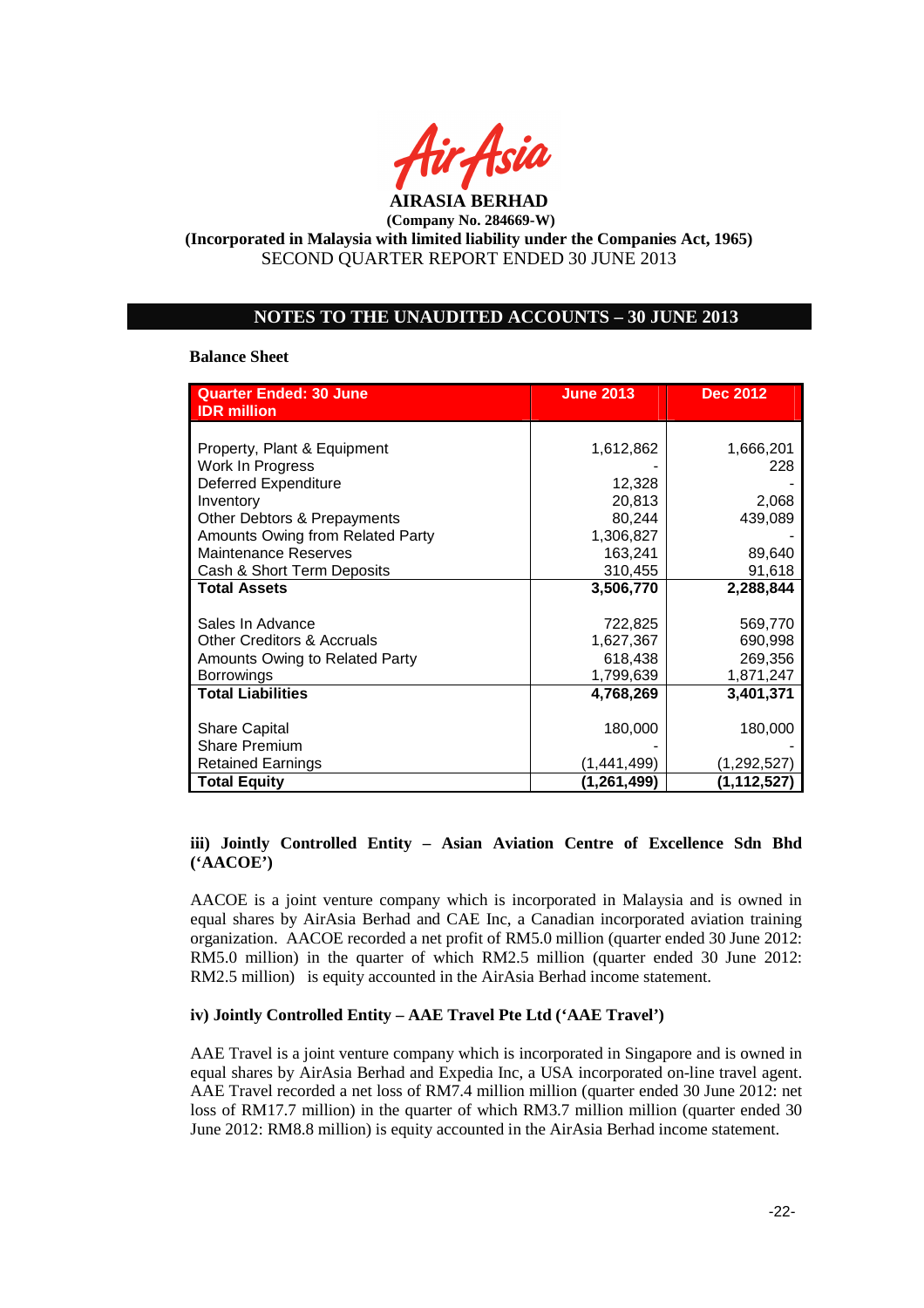

# **NOTES TO THE UNAUDITED ACCOUNTS – 30 JUNE 2013**

### **v) Jointly Controlled Entity – Think Big Digital Sdn Bhd ('BIG')**

BIG is a joint venture company which is incorporated in Malaysia and is owned in equal shares by AirAsia Berhad and Tune Money International Sdn Bhd. BIG recorded a net loss of RM2.5 million million (quarter ended 30 June 2012: net loss of RM3.8 million) in the quarter under review of which RM nil million (quarter ended 30 June 2012: RM nil million) is equity accounted in the AirAsia Berhad income statement. As the Group's interest in BIG has been reduced to zero, in accordance with MFRS128, any profits will only be recognized when a total of RM23.2 million of unrecognized losses have been reversed.

#### **vi) Associate Company – AirAsia Inc ('AirAsia Philippines')**

AirAsia Philippines is an associate company which is incorporated in the Republic of the Philippines and is 40% owned by AirAsia Berhad. AirAsia Philippines recorded a net loss of RM24.0 million (quarter ended 30 June 2012: net loss of RM24.8 million) in the quarter under review. As the Group's interest in AirAsia Philippines has been reduced to zero, in accordance with MFRS128, any profits will only be recognized when a total of RM47.7 million of unrecognized losses have been reversed.

#### **vii) Associate Company – AirAsia Japan Co., Ltd ('AirAsia Japan')**

AirAsia Japan was an associate company which is incorporated in Japan and was 49% owned by AirAsia Berhad. In the quarter under review AirAsia Berhad terminated the joint venture relationship with ANA Holdings Inc. (formerly known as All Nippon Airways Co., Ltd.). AirAsia Japan recorded a net loss of RM53.6 million (quarter ended 30 June 2012: net loss of RM22.8 million) in the quarter under review of which RM7.9 million (quarter ended 30 June 2012: RM11.2 million) is equity accounted in the AirAsia Berhad income statement.

#### **24. Variation of results against preceding quarter**

The Group achieved a profit after taxation of RM58.3 million for the quarter under review. This is RM46.5 million lower compared to the RM104.8 million profit after taxation achieved in the immediately preceding quarter ended 31 March 2013.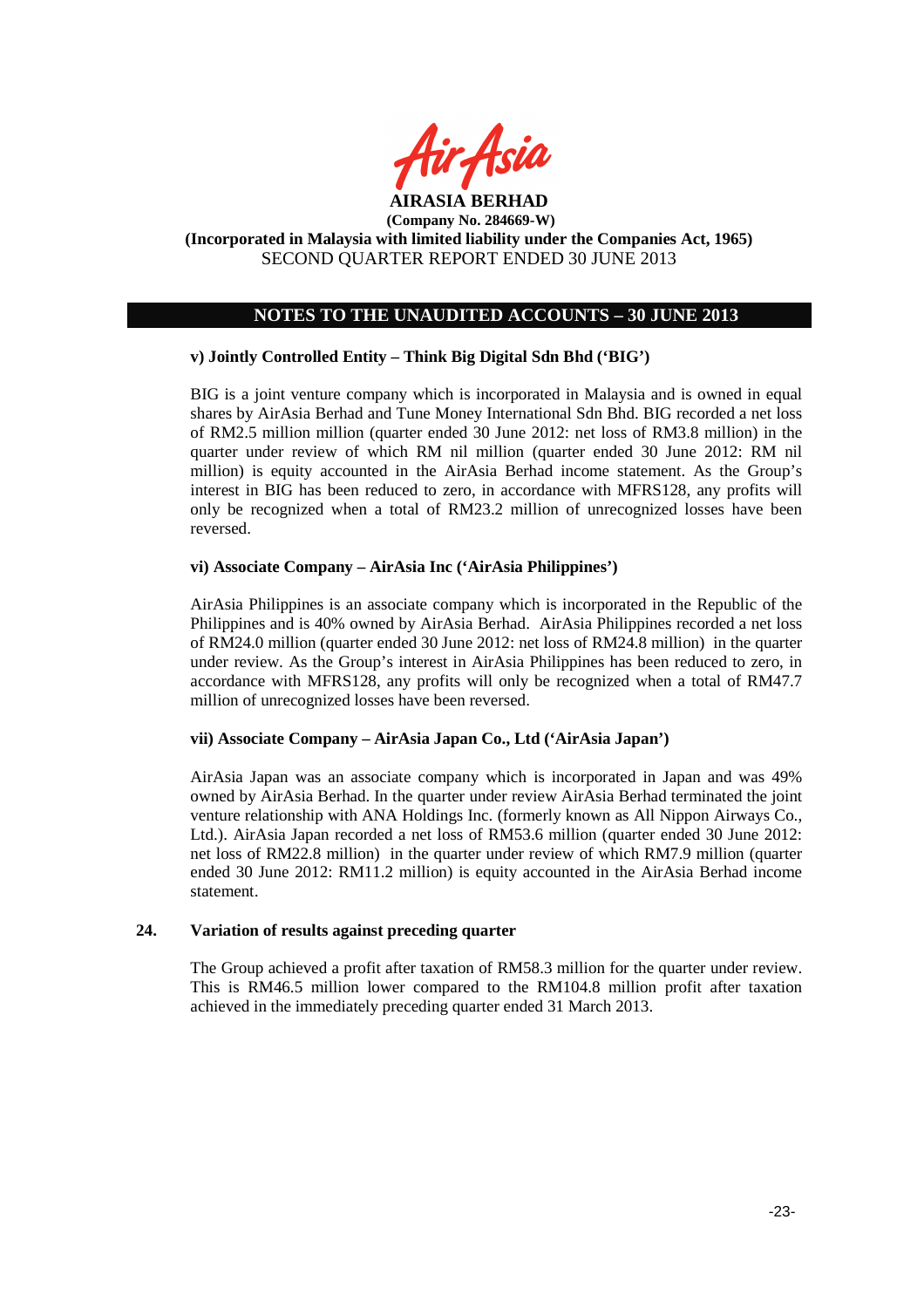

# **NOTES TO THE UNAUDITED ACCOUNTS – 30 JUNE 2013**

#### **25. Commentary on prospects**

The Group will take delivery of four A320 aircraft in the third quarter of the year, which will be deployed in Indonesia (2) and Thailand (2) and twelve A320 aircraft in the fourth quarter of the year, which will be deployed in Malaysia (4), Thailand (4), Indonesia (2), India (1) and Philippines (1).

In Malaysia, forward loads for the remaining months of the third quarter are lower than in the prior year with base fares slightly lower than the prior year. Passenger numbers are expected to be particularly strong in August due to the Hari Raya and school holidays.

In Thailand, demand for tourism and travel is seasonally weaker in the third quarter of the year. However, TAA continues to benefit from increasing visitor numbers arriving from China, and expects to achieve third quarter loads in excess of the prior year. Forward loads in Thailand are consistent with the prior year while average fares are higher than the prior year. TAA will continue to focus on domestic, southern China and Indo-China routes in the remaining quarters of 2013, where forward bookings remain strong.

Indonesia AirAsia will continue to add capacity in the third quarter of 2013. The aircraft being delivered in the third quarter will be deployed in Denpasar (Bali) and Medan and will be used to increase frequency on both domestic and international routes. IAA will continue promotional campaigns to maintain a high load factor in line with capacity growth and open additional distribution channels to attract more customers. Forward loads in Indonesia are slightly lower compared to the previous year as a consequence of new route launches.

The Philippines is expected to emerge from Category 2 by the end of the year or early next year. This will further boost the continued growth of visitors' arrivals and this bodes well for the Philippines' aviation industry. Japan PM Abe, after meeting Philippine President Aquino, recently lifted the restrictions on Philippine carriers to Japan. AirAsia and Zest group will explore this opportunity to serve Japan routes from Manila, Kalibo, Cebu and Clark. In the Philippines loads and fares are higher than in the prior year and this is in line with expectations and better than previous quarters.

The outlook for the third quarter of the year should be seen in the context of the current prices of oil and aviation fuel. However, barring any unforeseen circumstances, the Directors remain positive for the prospects of the Group for the third quarter and the remainder of 2013.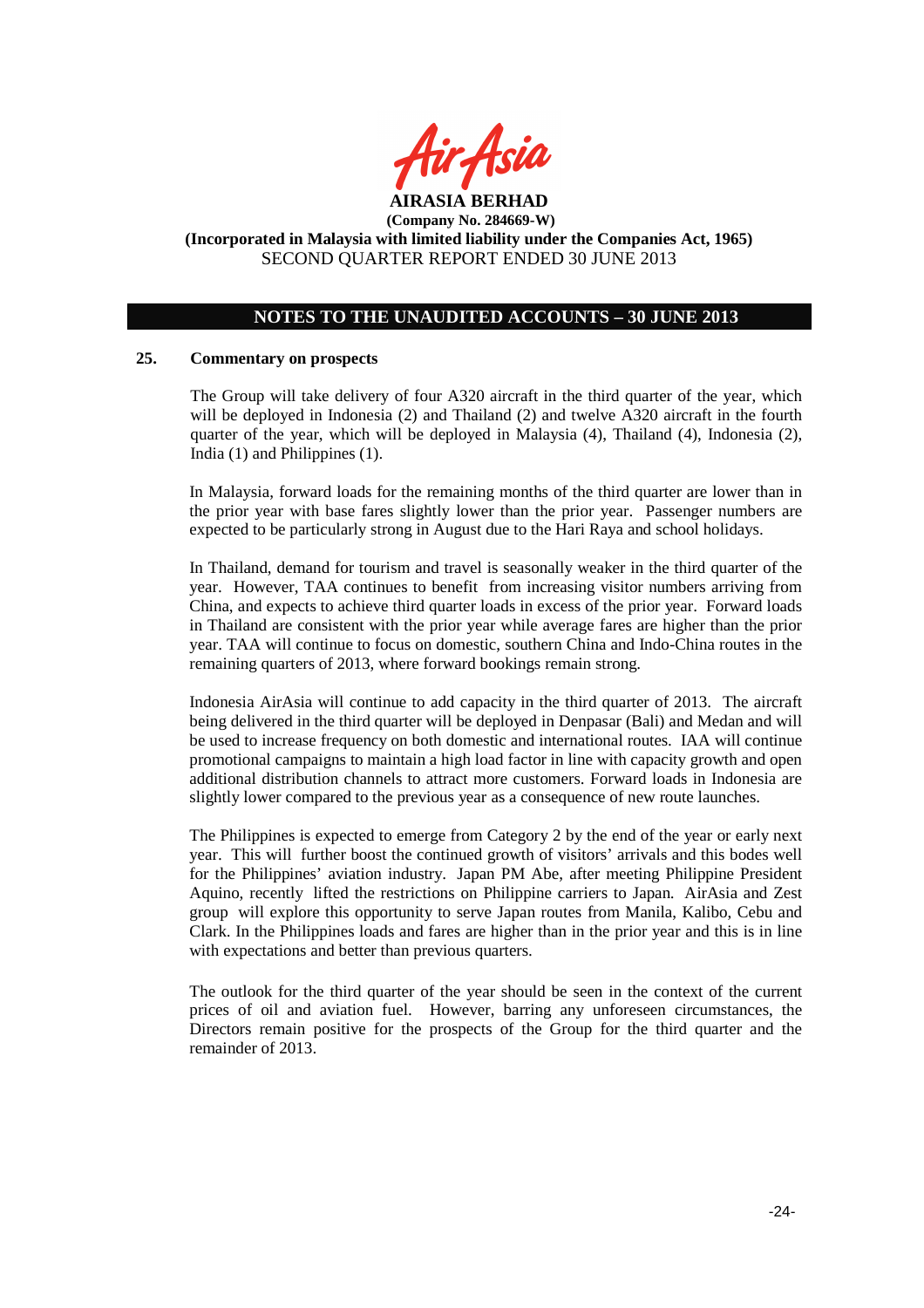

# **NOTES TO THE UNAUDITED ACCOUNTS – 30 JUNE 2013**

# **26. Profit forecast**

No profit forecast has been issued.

# **27. Finance income/(costs)**

|                                          | <b>Group and Company</b>           |                                    |                                          |                                   |
|------------------------------------------|------------------------------------|------------------------------------|------------------------------------------|-----------------------------------|
| All figures in RM'000                    | Quarter<br><b>Ended</b><br>30/6/13 | Quarter<br><b>Ended</b><br>30/6/12 | <b>Year to</b><br><b>Date</b><br>30/6/13 | Year to<br><b>Date</b><br>30/6/12 |
| <b>Finance income</b>                    |                                    |                                    |                                          |                                   |
| from<br>Interest<br>due<br>amounts<br>on |                                    |                                    |                                          |                                   |
| associates and JV entities               | 12,018                             | 12,744                             | 24,503                                   | 25,357                            |
| Interest on deposits                     | (431)                              | 3,852                              | 4,879                                    | 5,555                             |
| Other interest income                    | 2,719                              | 2,959                              | 4,695                                    | 7,061                             |
|                                          | 14,306                             | 19,555                             | 34,077                                   | 37,973                            |
| <b>Finance costs</b>                     |                                    |                                    |                                          |                                   |
| <b>Bank borrowings</b>                   | (107,096)                          | (92,071)                           | (210,952)                                | (180, 181)                        |
| Amortisation of premiums for             |                                    |                                    |                                          |                                   |
| interest rate caps                       | (1,982)                            | (1,993)                            | (3,965)                                  | (3,944)                           |
| Bank facilities and other charges        | (334)                              | (370)                              | (789)                                    | (834)                             |
|                                          | (109, 412)                         | (94, 434)                          | (215,706)                                | (184, 959)                        |
|                                          |                                    |                                    |                                          |                                   |
| Net cost                                 | (95, 106)                          | (74, 879)                          | (181, 629)                               | (146,986)                         |
|                                          |                                    |                                    |                                          |                                   |
| Foreign exchange gains/(losses)          |                                    |                                    |                                          |                                   |
| <b>Borrowings</b>                        |                                    |                                    |                                          |                                   |
| - realized                               | 1,694                              | (14,988)                           | (1,206)                                  | (20,611)                          |
| - unrealized                             | (187, 679)                         | (193, 367)                         | (256,311)                                | (64)                              |
| - fair value movement recycled           |                                    |                                    |                                          |                                   |
| from cash flow hedge reserve             | 63,266                             | 110,953                            | 97,111                                   | 6,856                             |
|                                          | (122, 719)                         | (97, 402)                          | (160, 406)                               | (13, 819)                         |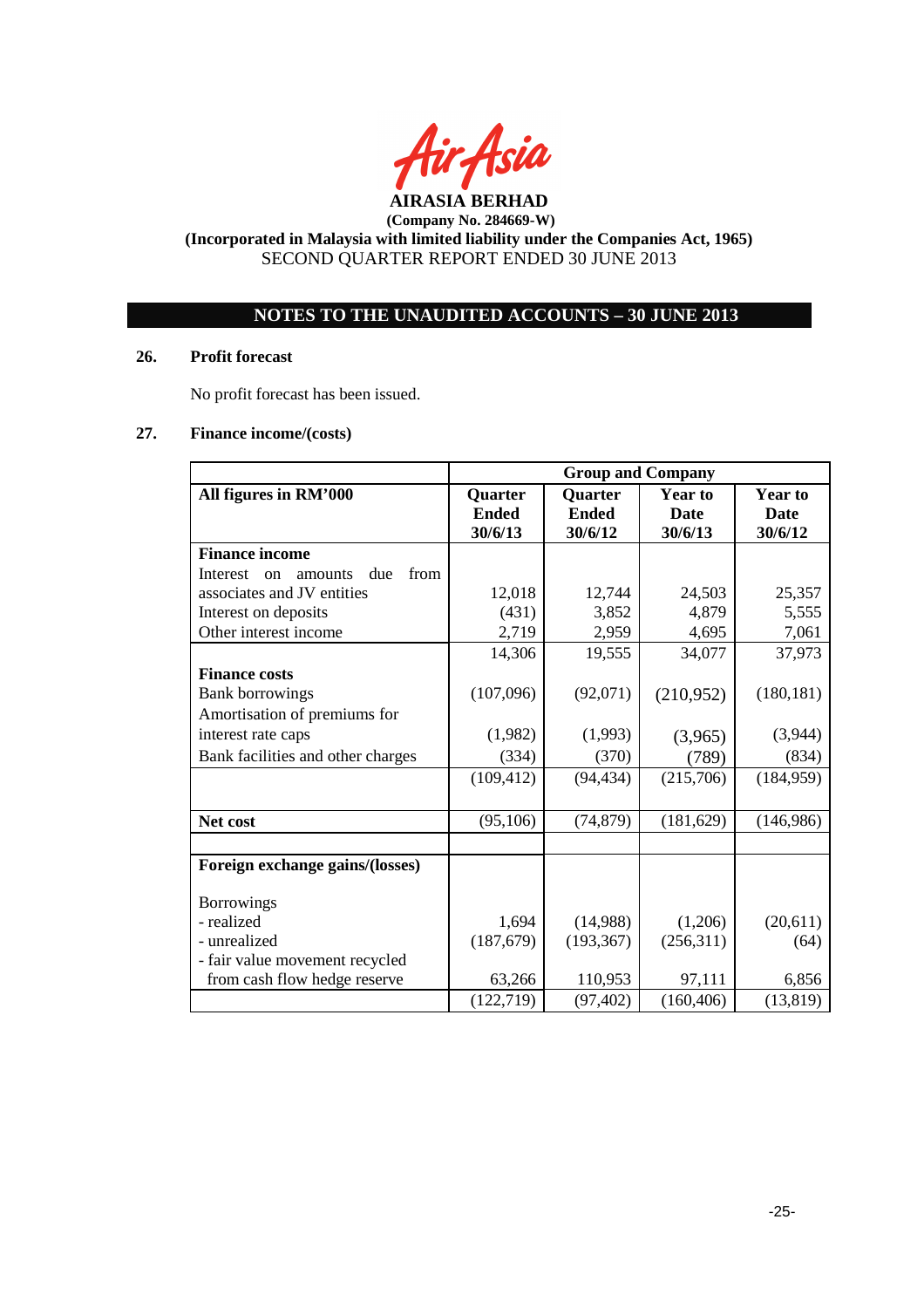

# **NOTES TO THE UNAUDITED ACCOUNTS – 30 JUNE 2013**

### **28. Income tax expense**

#### *Current taxation*

The current taxation charge of RM6.3 million comprises tax payable on interest income.

#### *Deferred taxation*

An additional RM48.0 million deferred tax charge arose in the current financial period as a result of the increase in deferred tax liabilities arising from the increase in the difference between the net book value and tax written down value of property, plant and equipment. The reduction of the deferred tax asset is a result of the utilization of capital allowances granted.

# **29. Unquoted investments and properties**

There was no purchase or disposal of unquoted investments or properties for the quarter under review and financial period to date.

#### **30. Quoted investments and properties**

There was no purchase or disposal of quoted securities for the quarter under review and financial period to date.

#### **31. Status of corporate proposals announced**

#### *AirAsia India Joint Venture*

There have not been any further changes in the status of the AirAsia India joint venture since the announcement made on 22 May 2013.

#### *AirAsia Japan*

There have not been any further changes in the status of the terminated joint venture relationship with ANA Holdings Inc. (formerly known as All Nippon Airways Co., Ltd.) since the announcement made on 25 June 2013.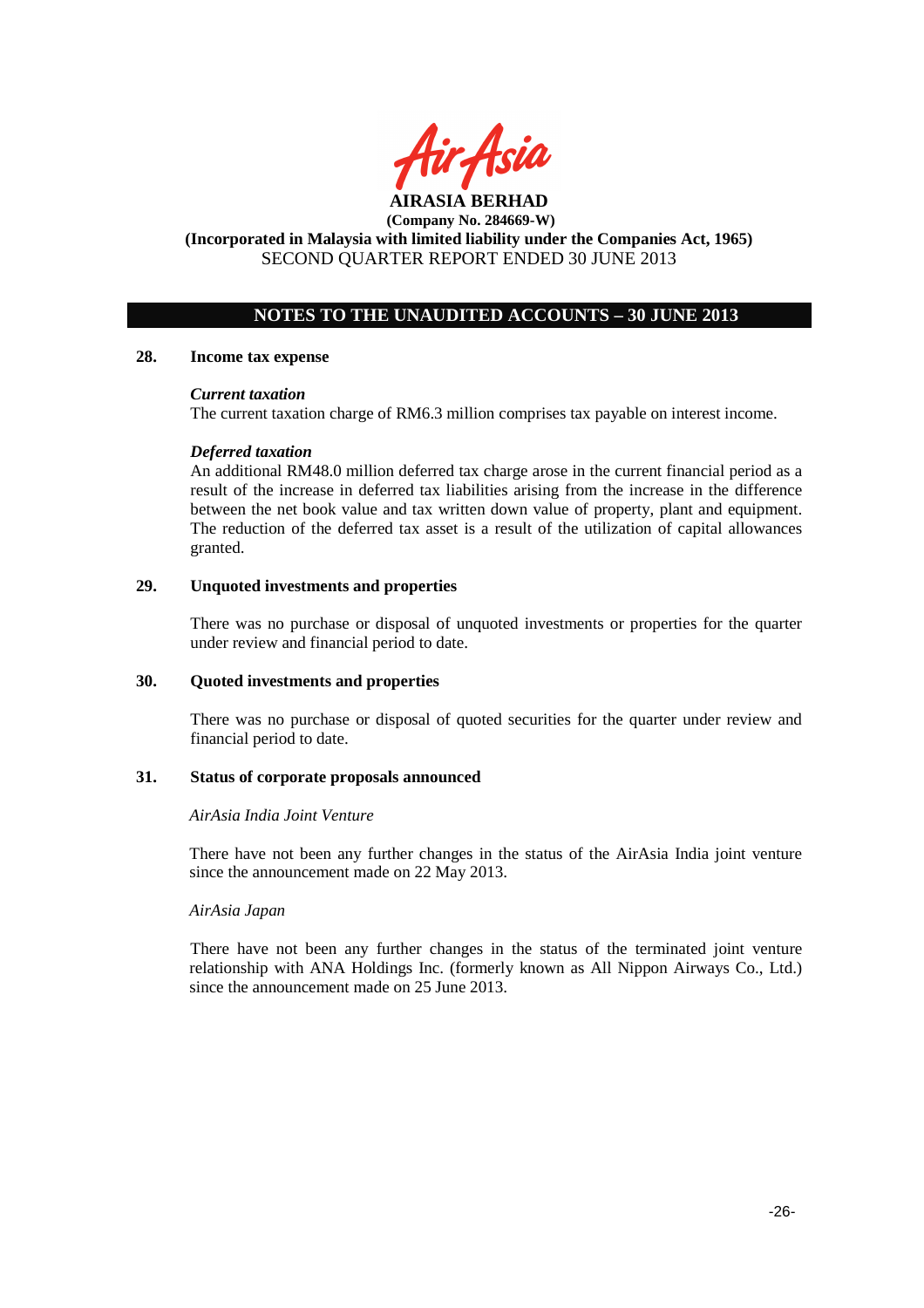

# **NOTES TO THE UNAUDITED ACCOUNTS – 30 JUNE 2013**

### **32. Borrowings and debt securities**

|                    | At 30/6/2013<br><b>RM'000</b> | At 31/3/2013<br><b>RM'000</b> |
|--------------------|-------------------------------|-------------------------------|
| <b>Current</b>     | 844,289                       | 1,126,154                     |
| <b>Non-current</b> | 7,968,423                     | 7,337,740                     |
| <b>Total Debt</b>  | 8,812,712                     | 8,463,894                     |

The borrowings are mainly in the form of term loans which are for the purchase of new Airbus A320-200 aircraft.

The maturity period of non-current borrowing is 14 years and below. Borrowings are denominated in US Dollar (predominantly), RM and Euro. The Company has substantially hedged its foreign exchange exposure through foreign exchange contracts as explained in Note 33 (i).

The Company's aircraft financing facilities are principally secured by the following types of security:

- (a) Assignment of rights under contract with Airbus over each aircraft
- (b) Assignment of insurance and reinsurances of each aircraft
- (c) Assignment of airframe and engine warranties of each aircraft
- (d) Mortgage of the aircraft
- (e) Deregistration Power of Attorney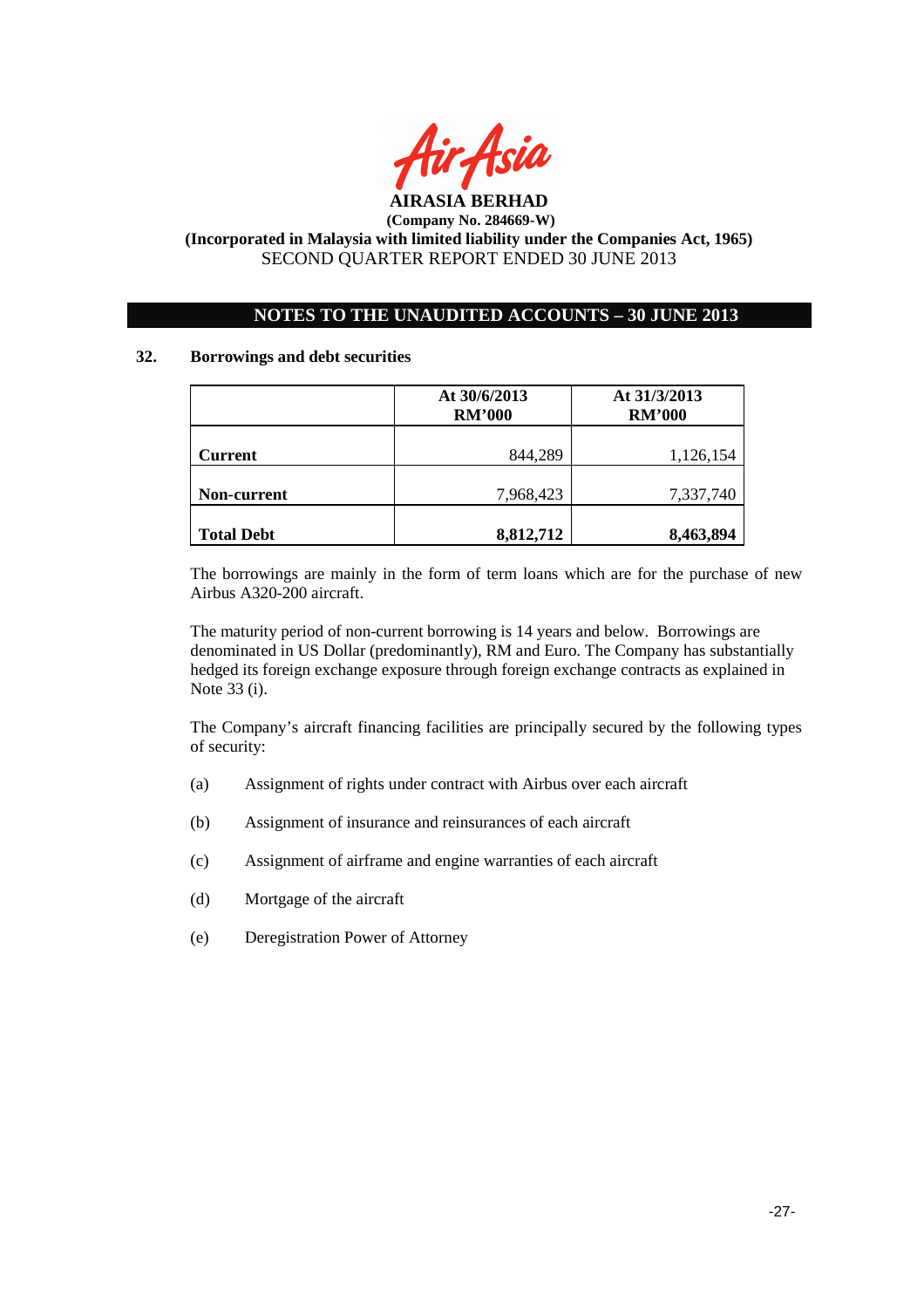

# **NOTES TO THE UNAUDITED ACCOUNTS – 30 JUNE 2013**

### **33. Derivative Financial Instruments:**

The fair value of derivative financial instruments is determined in accordance with FRS139 "Financial Instruments: Recognition and Measurement"

(i) Forward Foreign Exchange Contracts

As at 30 June 2013, AirAsia Berhad has hedged approximately 59% of its dollar liabilities of its aircraft and engine loans into Malaysian Ringgit ("MYR") by using long dated foreign exchange forward contracts. The latest weighted average of USD/MYR forward exchange rate is 3.2243.

(ii) Interest Rate Hedging

As at 30 June 2013, the Group has entered interest rate hedging transactions to hedge against fluctuations in the US\$ Libor on its existing and future aircraft financing for aircraft deliveries from 2005 up to 2013.

(iii) Fuel Hedging

As at 30 June 2013, the Group has entered into Singapore Jet Kerosene fixed swaps which represent up to 33% of the Group's total budgeted fuel consumption for the second half of 2013 with a weighted average of price US\$123.39 per barrel.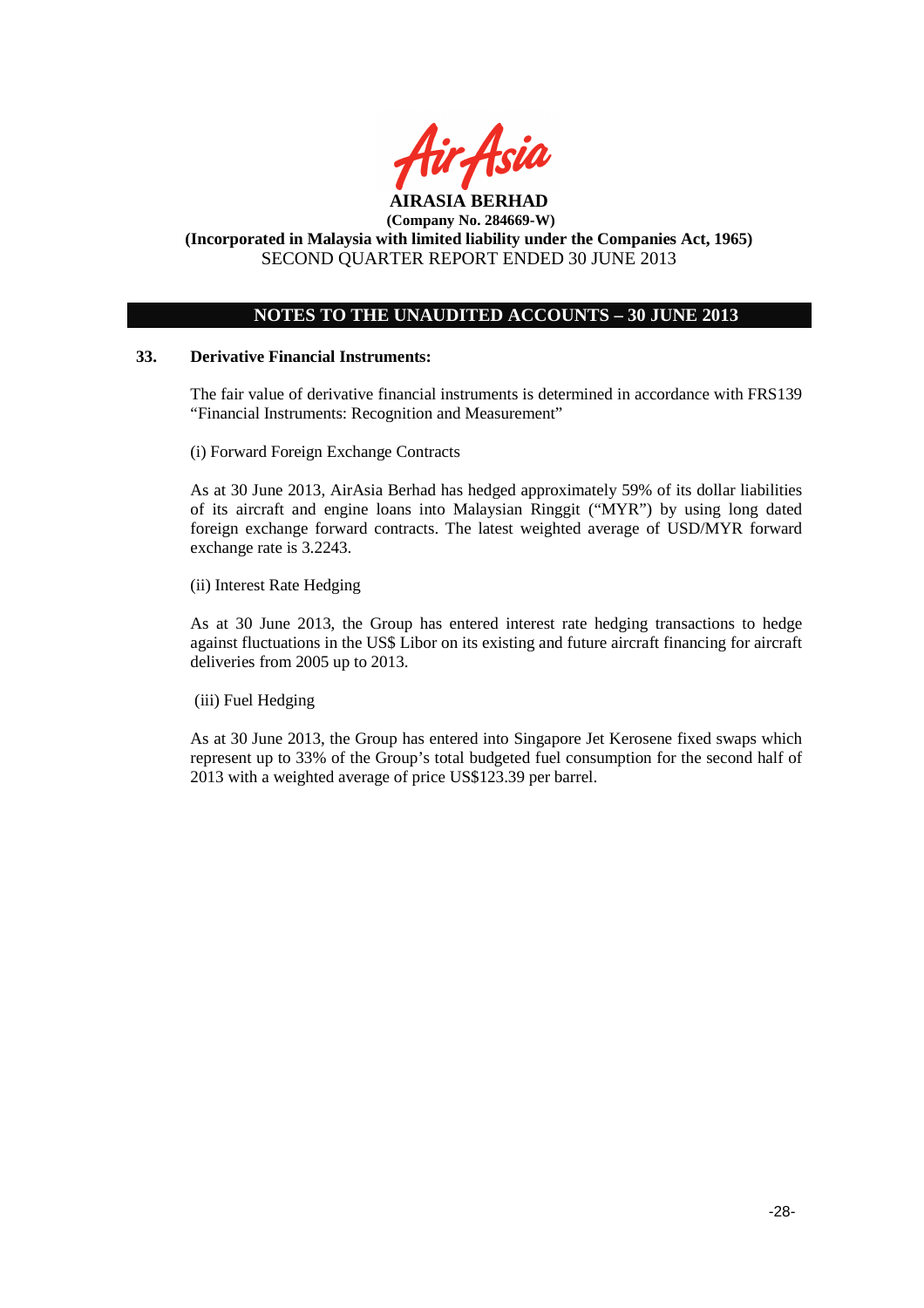

# **NOTES TO THE UNAUDITED ACCOUNTS – 30 JUNE 2013**

# **33. Derivative financial instruments (continued)**

| <b>Type of derivatives</b>                 | <b>Notional Value</b><br>as at 30/06/2013 | <b>Fair Value</b><br>as at 30/06/2013<br><b>Assets/(Liabilities)</b> |
|--------------------------------------------|-------------------------------------------|----------------------------------------------------------------------|
| (i) Fuel contract                          | Barrels (million)                         | RM (million)                                                         |
| - less than 1 year<br>- 1 year to 3 years  | 0.86                                      | (19.40)                                                              |
| <b>Total</b>                               | 0.86                                      | (19.40)                                                              |
|                                            | RM (million)                              | RM (million)                                                         |
| (ii) Interest rate contracts               |                                           |                                                                      |
| - less than 1 year                         |                                           |                                                                      |
| - 1 year to 3 years<br>- more than 3 years | 3,975.9                                   | (305.68)                                                             |
| <b>Total</b>                               | 3,975.9                                   | (305.68)                                                             |
| (iii) Foreign currency contracts           | RM (million)                              | RM (million)                                                         |
| - less than 1 year                         |                                           |                                                                      |
| - 1 year to 3 years                        | 12.7                                      | (0.25)                                                               |
| - more than 3 years                        | 3,517.2                                   | (0.41)                                                               |
| <b>Total</b>                               | 3,529.9                                   | (0.66)                                                               |

The related accounting policies, cash requirements of the derivatives, risks associated with the derivatives and policies to mitigate those risks are unchanged since the last financial year.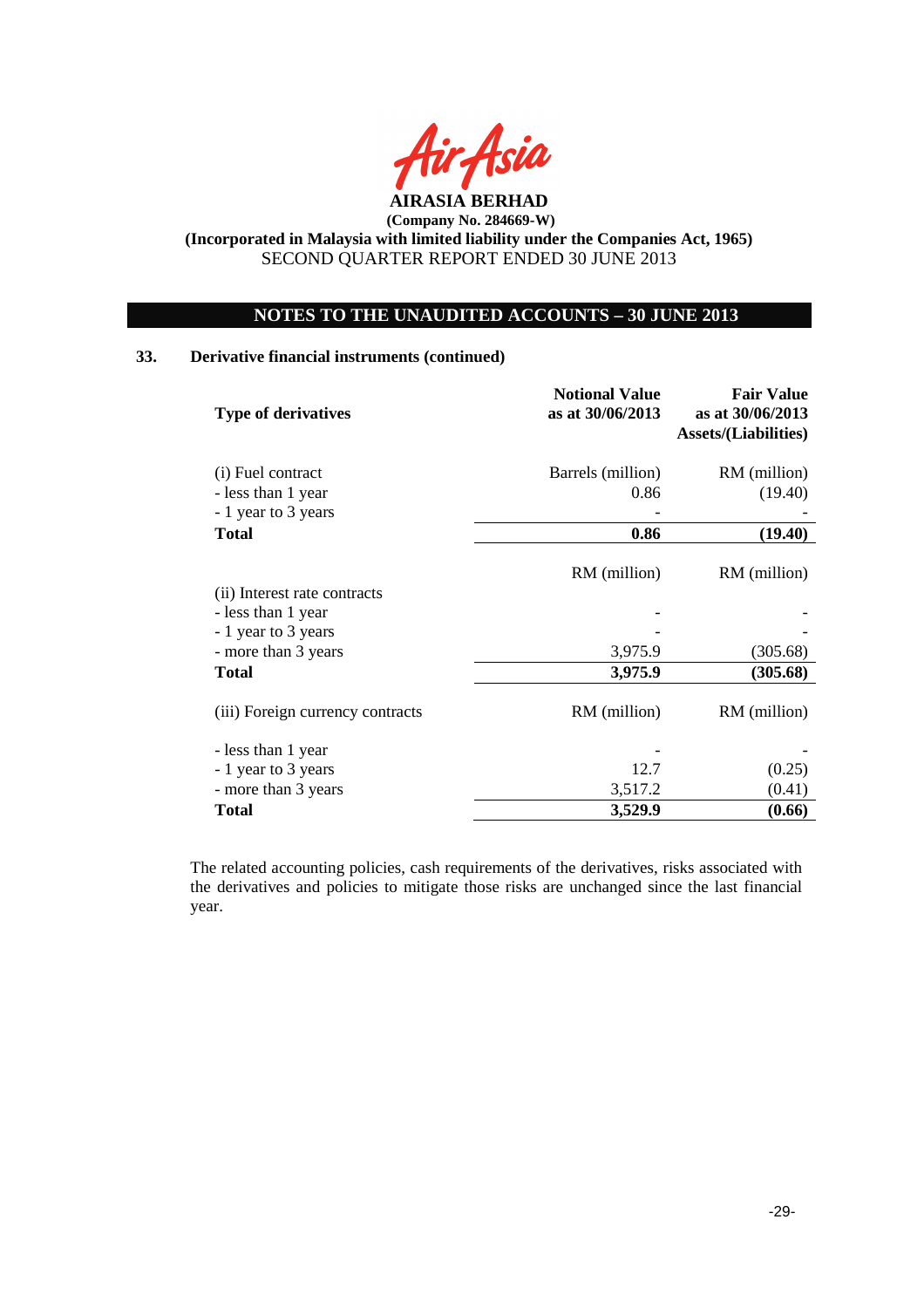

# **NOTES TO THE UNAUDITED ACCOUNTS – 30 JUNE 2013**

#### **34. Fair value estimation**

The carrying amounts of cash and cash equivalents, trade and other current assets, and trade and other liabilities approximate their respective fair values due to the relatively short-term maturity of these financial instruments. The table below analyses financial instruments carried at fair value, by valuation method.The different levels have been defined as follows:

- Quoted prices (unadjusted) in active markets for identical assets or liabilities (Level1).
- Inputs other than quoted prices included within level 1 that are observable for the asset or liability, either directly (that is, as prices) or indirectly (that is, derived from prices) (Level 2).
- Inputs for the asset or liability that are not based on observable market data (that is, Unobservable inputs) (Level 3).

The following tables presents the Group and Company's assets and liabilities that are measured at fair value at 30 June 2013 and 31 December 2013:

|                                                       | Level 1<br><b>RM'000</b> | Level <sub>2</sub><br><b>RM'000</b> | Level 3<br><b>RM'000</b> | Total<br><b>RM'000</b> |
|-------------------------------------------------------|--------------------------|-------------------------------------|--------------------------|------------------------|
| 30 June 2013                                          |                          |                                     |                          |                        |
| Assets                                                |                          |                                     |                          |                        |
| Financial assets at fair value through profit or loss |                          |                                     |                          |                        |
| - Trading derivatives                                 |                          | 5.075                               |                          | 5,075                  |
| Derivatives used for hedging                          |                          | 50,621                              |                          | 50,621                 |
| Available-for-sale financial assets                   |                          |                                     |                          |                        |
| - Equity securities                                   | 225.102                  |                                     | 278,392                  | 503,494                |
| <b>Total Assets</b>                                   | 225,102                  | 55,696                              | 278,392                  | 559,190                |
| <b>Liabilities</b>                                    |                          |                                     |                          |                        |
| Financial assets at fair value through profit or loss |                          |                                     |                          |                        |
| - Trading derivatives                                 |                          | 102,509                             |                          | 102,509                |
| Derivatives used for hedging                          |                          | 278,922                             |                          | 278,922                |
| <b>Total Liabilities</b>                              |                          | 381,431                             |                          | 381,431                |
| 31 December 2012                                      |                          |                                     |                          |                        |
| Assets                                                |                          |                                     |                          |                        |
| Financial assets at fair value through profit or loss |                          |                                     |                          |                        |
| - Trading derivatives                                 |                          | 3.548                               |                          | 3,548                  |
| Derivatives used for hedging                          |                          | 34,125                              |                          | 34,125                 |
| Available-for-sale financial assets                   |                          |                                     |                          |                        |
| - Equity securities                                   |                          |                                     | 308,792                  | 308,792                |
| <b>Total Assets</b>                                   |                          | 37,673                              | 308,792                  | 346,465                |
| Liabilities                                           |                          |                                     |                          |                        |
| Financial assets at fair value through profit or loss |                          |                                     |                          |                        |
| - Trading derivatives                                 |                          | 136,861                             |                          | 136,861                |
| Derivatives used for hedging                          |                          | 408,766                             |                          | 408,766                |
| <b>Total Liabilities</b>                              |                          | 545,627                             |                          | 545,627                |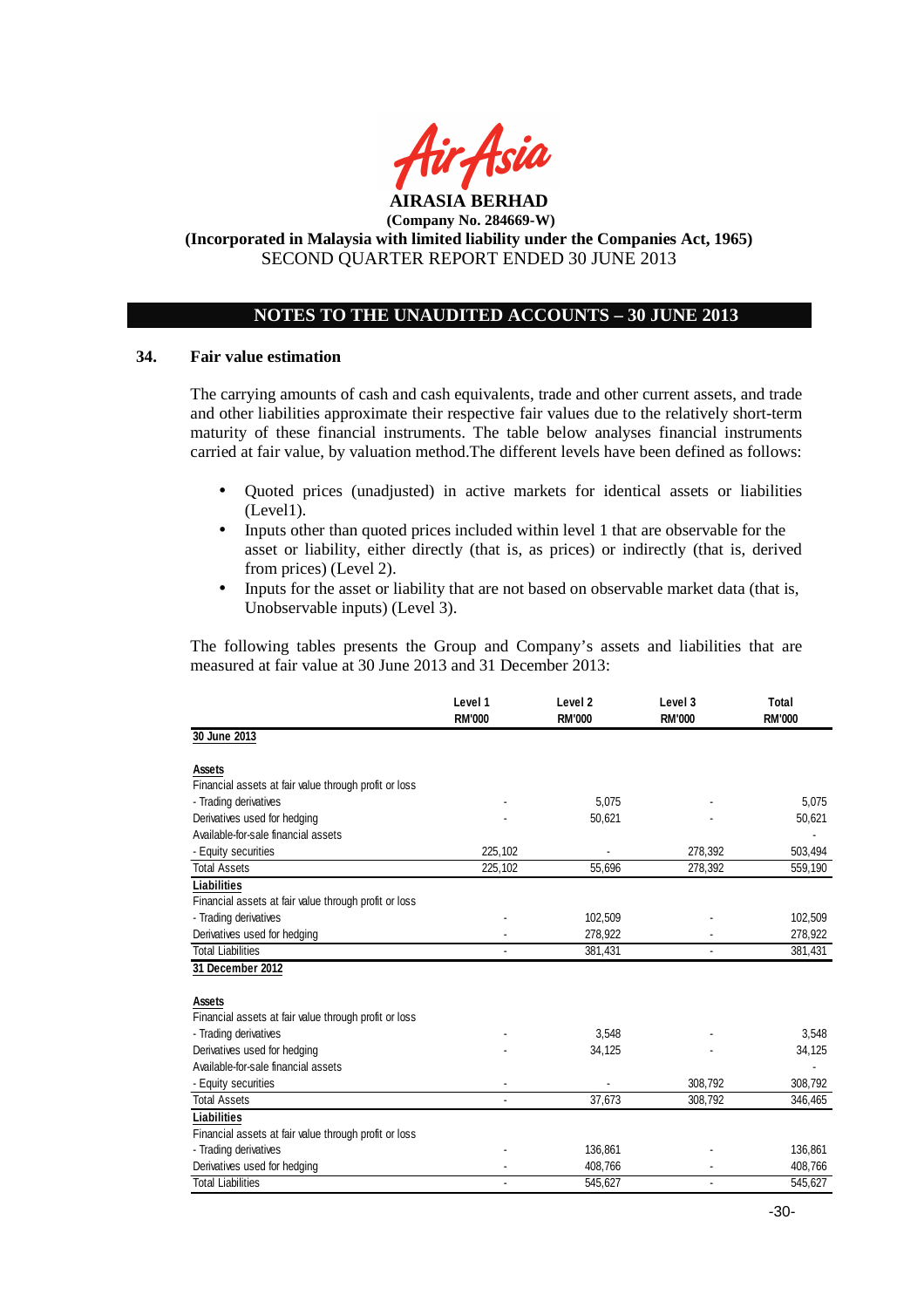

### **NOTES TO THE UNAUDITED ACCOUNTS – 30 JUNE 2013**

#### **34. Fair value estimation (continued)**

Financial instruments are classified as Level 1 if their value is observable in an active market. Such instruments are valued by reference to unadjusted quoted prices for identical assets or liabilities in active markets where the quoted prices is readily available, and the price represents actual and regularly occurring market transactions. An active market is one in which transactions occur with sufficient volume and frequency to provide pricing information on an on-going basis. These would include actively traded listed equities and actively exchange-traded derivatives.

Where fair value is determined using unquoted market prices in less active markets or quoted prices for similar assets and liabilities, such instruments are generally classified as Level 2. In cases where quoted prices are generally not available, the Group then determines fair value based upon valuation techniques that use as inputs, market parameters including but not limited to yield curves, volatilities and foreign exchange rates. The majority of valuation techniques employ only observable market data and so reliability of the fair value measurement is high. These would include certain bonds, government bonds, corporate debt securities, repurchase and reverse purchase agreements, loans, credit derivatives, certain issued notes and the Group's over the counter ("OTC") derivatives.

Financial instruments are classified as Level 3 if their valuation incorporates significant inputs that are not based on observable market data (unobservable inputs). Such inputs are generally determined based on observable inputs of a similar nature, historical observations on the level of the input or other analytical techniques. This category includes private equity investments, certain OTC derivatives (requiring complex and unobservable inputs such as correlations and long dated volatilities) and certain bonds.

In the current quarter, the Group's investment in Tune Ins Holdings Berhad ("TIH"), classified as available-for-sale financial assets, was listed on the Main Market of Bursa Securities Malaysia following an initial public offering of shares. This resulted in a transfer from a Level 3 instrument to a Level  $\overline{1}$  instrument as the value is now observable in an active market.

|                                                                   | <b>Equity Securities</b><br>30 June 2013<br><b>RM'000</b> |
|-------------------------------------------------------------------|-----------------------------------------------------------|
|                                                                   |                                                           |
| Opening balance at 1 January 2013                                 | 308,792                                                   |
| Transfer to/(from) Level 3                                        | (225, 102)                                                |
| Fair value gain recognised in other comprehensive income          | 194,702                                                   |
| Closing balance at 30 June 2013                                   | 278,392                                                   |
|                                                                   |                                                           |
| Total gain for the financial period ended 30 June 2013 recognised |                                                           |
| in other comprehensive income                                     | 194.702                                                   |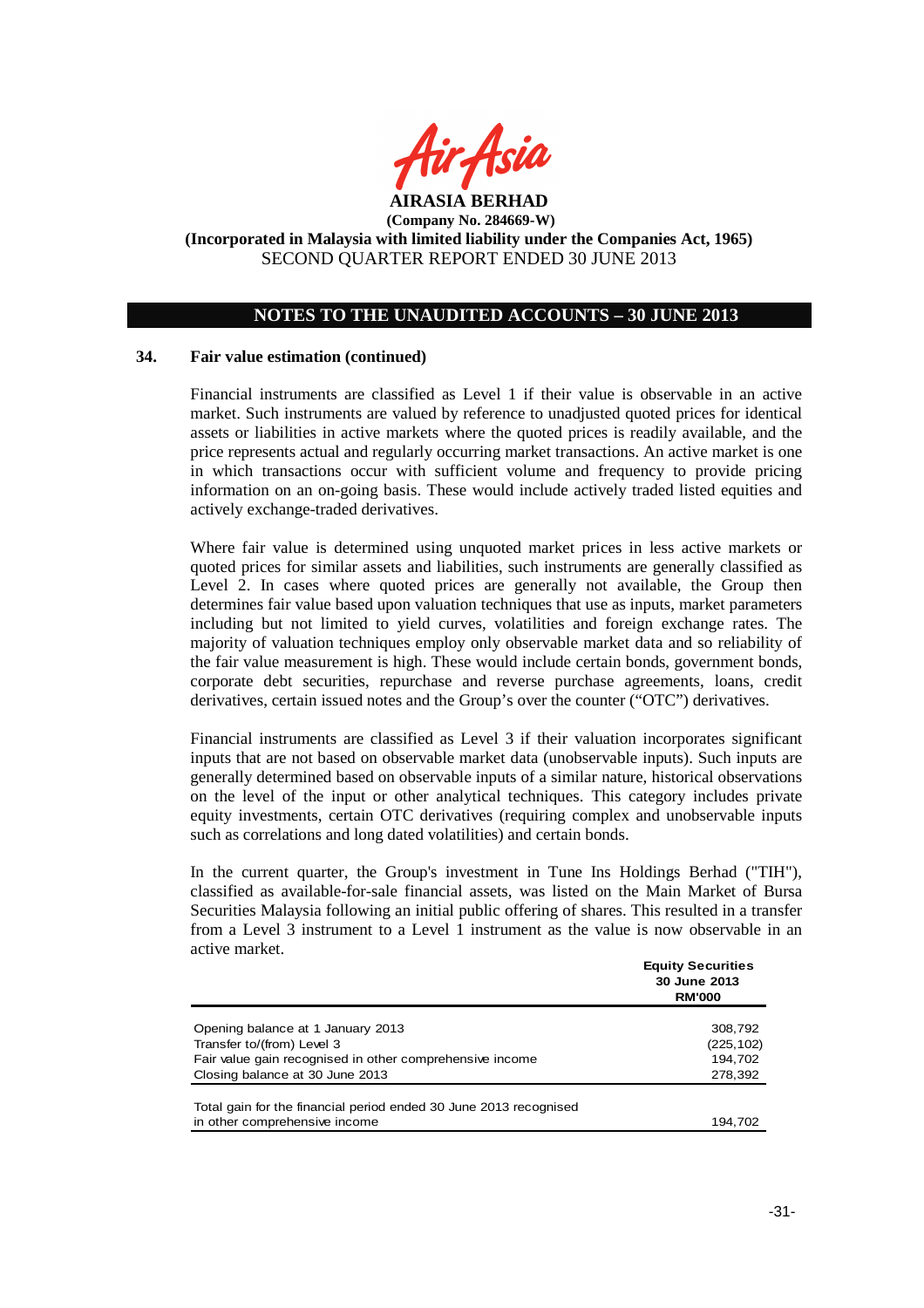

# **NOTES TO THE UNAUDITED ACCOUNTS – 30 JUNE 2013**

### **35. Material litigation**

As at 21 August 2013, there was no material litigation against the Group.

### **36. Proposed dividend**

The Shareholders have approved a final single tier dividend of 6.0 sen per ordinary share on 2,780,510,580 ordinary shares for the year ended 31 December 2012, amounting to a dividend payable of RM166,830,635. The dividend was paid on 3 July 2013 to shareholders whose names appeared in the Record of Depositors at the close of business on 4 June 2013. As the dividend was approved in the quarter under review, the final single tier dividend of RM166,830,635 was recognized as a liability within Trade and Other Payables as at 30 June 2013.

The Directors do not recommend any dividend for the quarter ended 30 June 2013

### **37. Earnings per share**

### *(a) Basic earnings per share*

 Basic earnings per share of the Group are calculated by dividing the net profit for the period by the weighted average number of ordinary shares in issue during the period.

|                                                                                   | <b>INDIVIDUAL QUARTER</b> |                       | <b>CUMULATIVE QUARTER</b> |                       |
|-----------------------------------------------------------------------------------|---------------------------|-----------------------|---------------------------|-----------------------|
|                                                                                   | <b>Current</b>            | <b>Preceding Year</b> | <b>Current</b>            | <b>Preceding Year</b> |
|                                                                                   | Quarter                   | <b>Quarter</b>        | <b>Year to Date</b>       | to Date               |
|                                                                                   | <b>Ended</b>              | <b>Ended</b>          |                           |                       |
|                                                                                   | 30/6/13                   | 30/6/12               | 30/6/13                   | 30/6/12               |
| Net profit for the financial period<br>(RM'000)                                   | 58,348                    | 153,133               | 163,141                   | 325,567               |
| Weighted<br>average number of<br>ordinary shares in issue for basic<br>EPS ('000) | 2,780,429                 | 2,778,804             | 2,780,429                 | 2,778,804             |
| for<br>share<br>Adjusted<br>options<br>granted $('000)$                           | 2,056                     | 3,387                 | 2,056                     | 3,387                 |
| Adjusted<br>weighted<br>average<br>number of ordinary shares ('000)               | 2,782,485                 | 2,782,191             | 2,782,485                 | 2,782,191             |
| Basic earnings per share (sen)<br>Diluted earnings per share (sen)                | 2.1<br>2.1                | 5.5<br>5.5            | 5.9<br>5.9                | 11.7<br>11.7          |